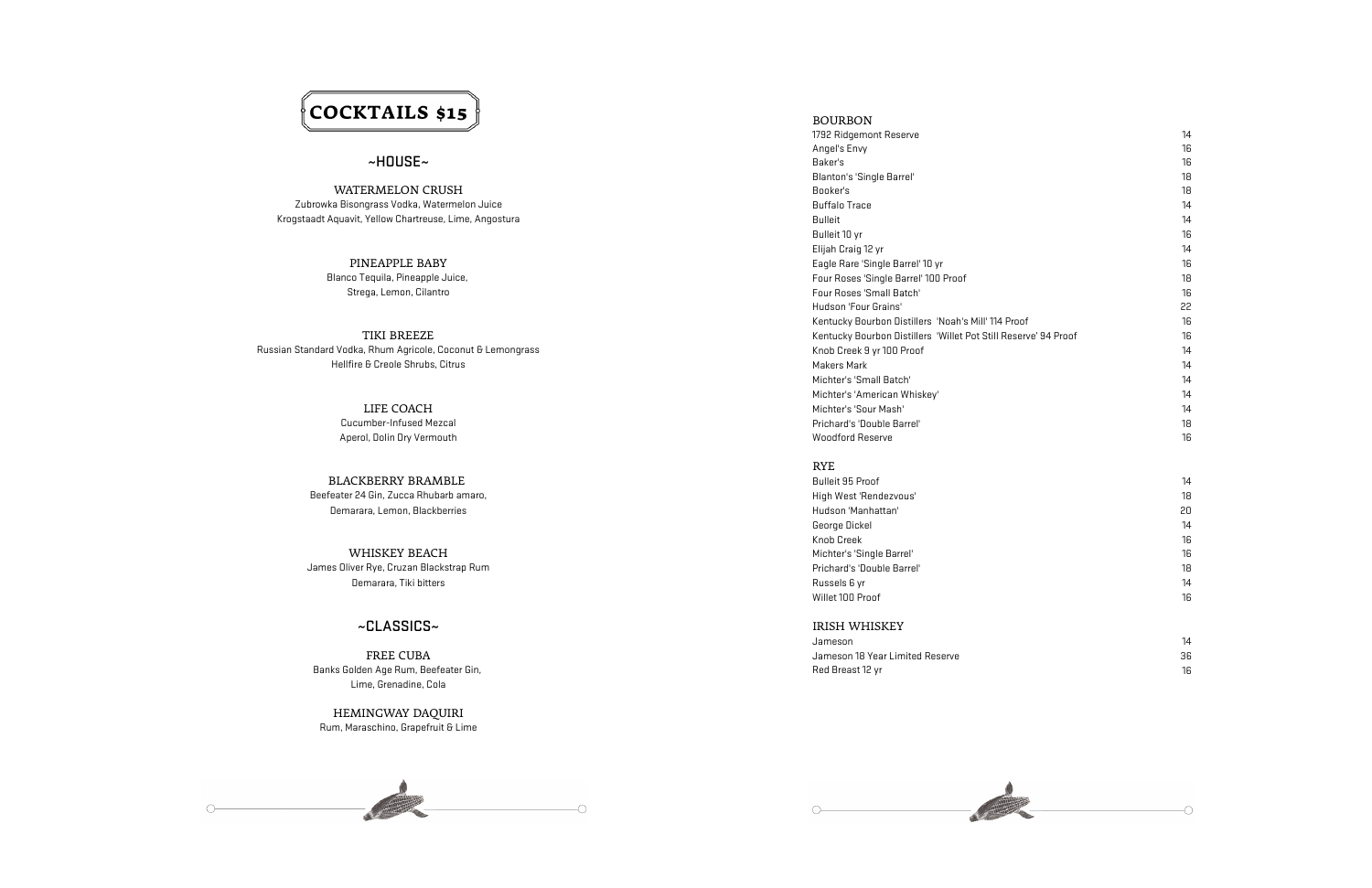|      | <b>MALBEC</b>                                              |     | BY THE GLASS                                                                                     |  |
|------|------------------------------------------------------------|-----|--------------------------------------------------------------------------------------------------|--|
| 3255 | La Posta 'Fazzio' 2012 ~ Mendoza, Argentina                | 50  | <b>CHAMPAGNE &amp; SPARKLING</b>                                                                 |  |
| 3225 | Sur de los Andes 'Riserva' 2012 ~ Mendoza, Argentina       | 55  | Rivarose Brut Rose NV ~ Salon de Provence, France<br>14                                          |  |
| 9320 | Clos de los Siete 2012 ~ Mendoza, Argentina                | 70  | 18<br>Schramsberg Blanc de Blancs 2012 ~ Sonoma Coast, California                                |  |
| 3240 | Solo Contigo 'Riserva' 2011 ~ Mendoza, Argentina           | 115 | 24<br>Delamotte Brut NV ~ Champagne, France                                                      |  |
| 3275 | Solo Contigo 'Coleccion' 2011 ~ Mendoza, Argentina         | 150 | ROSÉ                                                                                             |  |
| 3260 | Michel Rolland 'Yacochuya' 2006 ~ Salta, Argentina         | 170 | 18<br>Domaine Ott 'By Ott' 2015 ~ Cotes de Provence, France                                      |  |
| 3265 | Michel Rolland 'Val de Flores' 2007 ~ Mendoza, Argentina   | 220 | <b>WHITE</b>                                                                                     |  |
|      |                                                            |     | Pinot Grigio   Giocato 2014 ~ Collio, Slovenia<br>14                                             |  |
|      |                                                            |     | Sauvignon Blanc   Patient Cottat 'Le Grand Caillou' 2012 ~ Loire, France<br>14                   |  |
|      | <b>MERLOT</b>                                              |     | 12 <sub>2</sub><br>Verdejo   Marques de Caceres Rueda 2015 ~ Castile and León, Spain             |  |
| 3250 | Burgess 2013 ~ Napa, California                            | 45  | Sauvignon Blanc   Frenzy 2014 ~ Marlborough, New Zealand<br>14                                   |  |
| 3290 | St. Clement 2011 ~ Napa Valley, California                 | 55  | 17<br>Michel Paquet 'Les Cras' St Veran 2014 ~ Burgundy, France                                  |  |
| 3235 | Ridge Estate 2012 ~ Santa Cruz Mountains, California       | 80  | 19<br>Chardonnay   Ferrari Carano 'Tre Terre' 2012 ~ Russian River Valley, California            |  |
| 3280 | Segal 'Fusion' 2012 ~ Galilee Heights, Israel              | 80  |                                                                                                  |  |
| 3230 | L'Ecole '41' 2010 ~ Columbia Valley, Washington            | 90  | <b>RED</b><br>Pinot Noir   Gothic 'Nevermore' 2013 ~ Willamette Valley, Oregon<br>16             |  |
| 3270 | Woodward Canyon 2010 ~ Columbia Valley, Washington         | 120 | 12 <sub>2</sub><br>Grenache +   J.L Chave 'Mon Couer' Cotes du Rhone 2012 ~ Rhone Valley, France |  |
| 3195 | Pahlmeyer 2012 ~ Napa, California                          | 160 | 22<br>Merlot+   Fuque de Nenin 2000 ~ Pomerol, France                                            |  |
|      |                                                            |     | 15                                                                                               |  |
|      |                                                            |     | Nebbiolo   Monte Deqli Angeli Barolo 2011 ~ Piedmonte, Italy                                     |  |
|      | <b>CABERNET FRANC</b>                                      |     | 17<br>Malbec   Clos de los Siete 2012 ~ Mendoza, Argentina                                       |  |
|      |                                                            |     | 19<br>Cabernet Sauvignon   Rodney Strong 2013 ~ Knights Valley, California                       |  |
| 3210 | Tawse Cabernet Franc 2011 ~ Niagara, Canada                | 70  |                                                                                                  |  |
| 3220 | Humberto Canale 'Gran Riserva' 2011 ~ Patagonia, Argentina | 75  |                                                                                                  |  |
|      |                                                            |     | <b>FINE AND RARE</b>                                                                             |  |
|      | <b>BORDEAUX</b>                                            |     | <b>CHAMPAGNE</b><br>5 Oz Glass                                                                   |  |
| 3305 | Château Lanesson 2002, Haut Medoc                          | 85  | Moet Chandon 'Dom Perignon' 2004 ~ Epernay, Champagne<br>50                                      |  |
| 3350 | Château Aney 2012, Haut-Medoc                              | 95  | 36<br>Ruinart Blancs de Blancs NV ~ Reims, Champagne                                             |  |
|      |                                                            |     | Veuve Cliquot Brut NV ~ Reims, Champagne<br>30                                                   |  |
| 3357 | Chateau Tour Coutelin 2012, St. Estephe                    | 60  | 26<br>Jeeper 'Grande Assemblage' Brut NV, Faverolles-et-Coëmy                                    |  |
|      |                                                            |     | <b>WHITE</b>                                                                                     |  |
| 3360 | Chateau L'Harmonie de Fonbadet 2011, Pauillac              | 95  | Chateau Talbot 2012 ~ Bordeaux, France<br>24                                                     |  |
|      |                                                            |     | Kistler 'Les Noisetiers' Chardonnay 2012 ~ Sonoma Coast, California<br>36                        |  |
| 3370 | Chateau Gloria 2005, St. Julien                            | 245 | 22<br>Newton 'Unfiltered' Chardonnay 2012 ~ Napa Valley, California                              |  |
| 3317 | Chateau Gloria 2000, St. Julien                            | 295 | 22<br>Domaine Leflaive Macon-Verze 2013 ~ Burgundy, France                                       |  |
|      |                                                            |     | 50<br>Vougerie 'Vougeot' 1er Cru Monopole 2009 ~ Burgundy, France                                |  |
| 3380 | Chateau Carabins 2008, Margaux                             | 70  | 40<br>Edmund Vatan 'Clos La Neore' Sancerre 2014 ~ Loire Valley, France                          |  |
| 3320 | Margaux du Chateau Margaux 2009, Margaux                   | 175 | 28<br>Do Ferreiro Albarino 2010 ~ Galicia, Spain                                                 |  |
| 3325 | Chateau Rauzan Segla 2006, Margaux                         | 315 | FX Pichler 'Loibner Loibenberg' Gruner Veltliner Smaragd 2011 ~ Wachau, Austria<br>26            |  |
| 3335 | Château Rauzan Segla 1996, Margaux                         | 525 | 20<br>Helfrich 'Steinklotz' Riesling Grand Cru 2008 ~ Alsace, France                             |  |
|      |                                                            |     |                                                                                                  |  |
| 3385 | Chateau Tourboudon 2012, St Emilion                        | 45  | ROSÉ<br>27<br>Domaine Ott 'Chateau de Selle' 2013 ~ Cotes du Provence, France                    |  |
| 3375 | Chateau Francs Bories 2010, St Emilion                     | 50  | RED                                                                                              |  |
| 3363 | Chateau Yon 2010, St Emilion                               | 60  | Sea Smoke 'Southing' Pinot Noir 2012 ~ Sonoma, Callifornia<br>36                                 |  |
| 3345 | Chateau Fleur Ursuline 2011, St. Emilion                   | 75  | 39<br>Hirsch Vineyards 'San Andreas Fault' Pinot Noir 2011 ~ Sonoma Coast, California            |  |
| 3330 | Château Figeac 2005, St. Emilion                           | 395 | 33<br>Leroy Bourgogne Rouge 2003 ~ Burgundy, France                                              |  |
|      |                                                            |     | 27<br>Chateau Moulin a Vent 'Croix des Verillat' Cru Beaujolais 2010 ~ Burgundy, France          |  |
| 3390 | Chateau Haut Cloquet 2011, Pomerol                         | 90  | 27<br>Cheval des Andes Cabernet Blend 2010 ~ Mendoza, Argentina                                  |  |
| 9330 | Chateau Fuque De Nenin 2000 ~ Pomerol                      | 90  | 45<br>Stags Leap Winery 'The Leap' Cabernet Sauvignon 2012 ~ Stags Leap Dist, California         |  |
| 3340 | Vieux Château Certan 1998, Pomerol                         | 775 | 55<br>Opus One 'Overture' Cabernet Blend NV ~ Oakville, California                               |  |
|      |                                                            |     | Peringer 'Private Pesanua' Cabernet Sauvignen 2008 - Nana, California<br>CE.                     |  |

## BY THE GLASS

| La Posta 'Fazzio' 2012 ~ Mendoza, Argentina              | ьu  | <b>CHAMPAGNE &amp; SPARKLING</b>                                                         |                 |
|----------------------------------------------------------|-----|------------------------------------------------------------------------------------------|-----------------|
| Sur de los Andes 'Riserva' 2012 ~ Mendoza, Argentina     | פט  | Rivarose Brut Rose NV ~ Salon de Provence, France                                        | 14              |
| Clos de los Siete 2012 ~ Mendoza, Argentina              |     | Schramsberg Blanc de Blancs 2012 ~ Sonoma Coast, California                              | 18              |
| Solo Contigo 'Riserva' 2011 ~ Mendoza, Argentina         | 115 | Delamotte Brut NV ~ Champagne, France                                                    | 24              |
| Solo Contigo 'Coleccion' 2011 ~ Mendoza, Argentina       | 150 | ROSÉ                                                                                     |                 |
| Michel Rolland 'Yacochuya' 2006 ~ Salta, Argentina       | 170 | Domaine Ott 'By Ott' 2015 ~ Cotes de Provence, France                                    | 18              |
| Michel Rolland 'Val de Flores' 2007 ~ Mendoza, Argentina | 220 | WHITE                                                                                    |                 |
|                                                          |     | Pinot Grigio   Giocato 2014 ~ Collio, Slovenia                                           | 14              |
|                                                          |     | Sauvignon Blanc   Patient Cottat 'Le Grand Caillou' 2012 ~ Loire, France                 | 14              |
| MERLOT                                                   |     | Verdejo   Marques de Caceres Rueda 2015 ~ Castile and León, Spain                        | 12.             |
| Burgess 2013 ~ Napa, California                          | 45  | Sauvignon Blanc   Frenzy 2014 ~ Marlborough, New Zealand                                 | 14              |
| St. Clement 2011 ~ Napa Valley, California               | 55  | Michel Paquet 'Les Cras' St Veran 2014 ~ Burgundy, France                                | 17              |
| Ridge Estate 2012 ~ Santa Cruz Mountains, California     | 80  | Chardonnay   Ferrari Carano 'Tre Terre' 2012 ~ Russian River Valley, California          | 19              |
| Segal 'Fusion' 2012 ~ Galilee Heights, Israel            | 80  | <b>RED</b>                                                                               |                 |
| L'Ecole '41' 2010 ~ Columbia Valley, Washington          | 90  | Pinot Noir   Gothic 'Nevermore' 2013 ~ Willamette Valley, Oregon                         | 16              |
| Woodward Canyon 2010 ~ Columbia Valley, Washington       | 120 | Grenache + $\vert$ J.L Chave 'Mon Couer' Cotes du Rhone 2012 $\sim$ Rhone Valley, France | 12 <sup>°</sup> |
| Pahlmeyer 2012 ~ Napa, California                        | 160 | Merlot+   Fuque de Nenin 2000 ~ Pomerol, France                                          | 22              |
|                                                          |     | Nebbiolo   Monte Degli Angeli Barolo 2011 ~ Piedmonte, Italy                             | 15.             |
|                                                          |     | Malbec   Clos de los Siete 2012 ~ Mendoza, Argentina                                     |                 |
| CABERNET FRANC                                           |     | Cabernet Sauvignon   Rodney Strong 2013 ~ Knights Valley, California                     | 19              |
| Tawse Pahernet Frans 2011 - Niagara, Panada              | 7∩  |                                                                                          |                 |

## FINE AND RARE

| LHAMPALNE    |                                                                                    | a uz Giass |
|--------------|------------------------------------------------------------------------------------|------------|
|              | Moet Chandon 'Dom Perignon' 2004 ~ Epernay, Champagne                              | 50         |
|              | Ruinart Blancs de Blancs NV ~ Reims, Champagne                                     | 36         |
|              | Veuve Cliquot Brut NV ~ Reims, Champagne                                           | 30         |
|              | Jeeper 'Grande Assemblage' Brut NV, Faverolles-et-Coëmy                            | 26         |
| <b>WHITE</b> |                                                                                    |            |
|              | Chateau Talbot 2012 ~ Bordeaux, France                                             | 24         |
|              | Kistler 'Les Noisetiers' Chardonnay 2012 ~ Sonoma Coast, California                | 36         |
|              | Newton 'Unfiltered' Chardonnay 2012 ~ Napa Valley, California                      | 22         |
|              | Domaine Leflaive Macon-Verze 2013 ~ Burgundy, France                               | 22         |
|              | Vougerie 'Vougeot' 1er Cru Monopole 2009 ~ Burgundy, France                        | 50         |
|              | Edmund Vatan 'Clos La Neore' Sancerre 2014 ~ Loire Valley, France                  | 40         |
|              | Do Ferreiro Albarino 2010 ~ Galicia, Spain                                         | 28         |
|              | FX Pichler 'Loibner Loibenberg' Gruner Veltliner Smaragd 2011 ~ Wachau, Austria    | 26         |
|              | Helfrich 'Steinklotz' Riesling Grand Cru 2008 ~ Alsace, France                     | 20         |
| ROSÉ         |                                                                                    |            |
|              | Domaine Ott 'Chateau de Selle' 2013 ~ Cotes du Provence, France                    | 27         |
| <b>RED</b>   |                                                                                    |            |
|              | Sea Smoke 'Southing' Pinot Noir 2012 ~ Sonoma, Callifornia                         | 36         |
|              | Hirsch Vineyards 'San Andreas Fault' Pinot Noir 2011 ~ Sonoma Coast, California    | 39         |
|              | Leroy Bourgogne Rouge 2003 ~ Burgundy, France                                      | 33         |
|              | Chateau Moulin a Vent 'Croix des Verillat' Cru Beaujolais 2010 ~ Burgundy, France  | 27         |
|              | Cheval des Andes Cabernet Blend 2010 ~ Mendoza, Argentina                          | 27         |
|              | Stags Leap Winery 'The Leap' Cabernet Sauvignon 2012 ~ Stags Leap Dist, California | 45         |
|              | Opus One 'Overture' Cabernet Blend NV ~ Oakville, California                       | 55         |
|              | Beringer 'Private Reserve' Cabernet Sauvignon 2009 ~ Napa, California              | 65         |
|              | Margaux de Chateau Margaux 2009 ~ Margaux Bordeaux                                 | 45         |
|              | Giacomo Borgogno Barolo Riserva 1988 ~ Piedmont, Italy                             | 47         |
|              | Casanova di Neri 'Tenuta Nuova' Brunello di Montalcino 2010 ~ Tuscany, Italy       | 45         |
|              | Urbina Gran Reserva 1994 ~ Rioja, Spain                                            | 27         |
|              | Vega Sicilia Tinto Valbuena 2010 ~ Ribera del Duero, Spain                         | 47         |
|              | Michel Rolland 'Yacochuya' Malbec 2006 ~ Salta, Argentina                          | 42         |
|              | Penfolds 'Grange' Bin 95 Shiraz 2003 ~ South Australia (Magnum)                    | 95         |
|              |                                                                                    |            |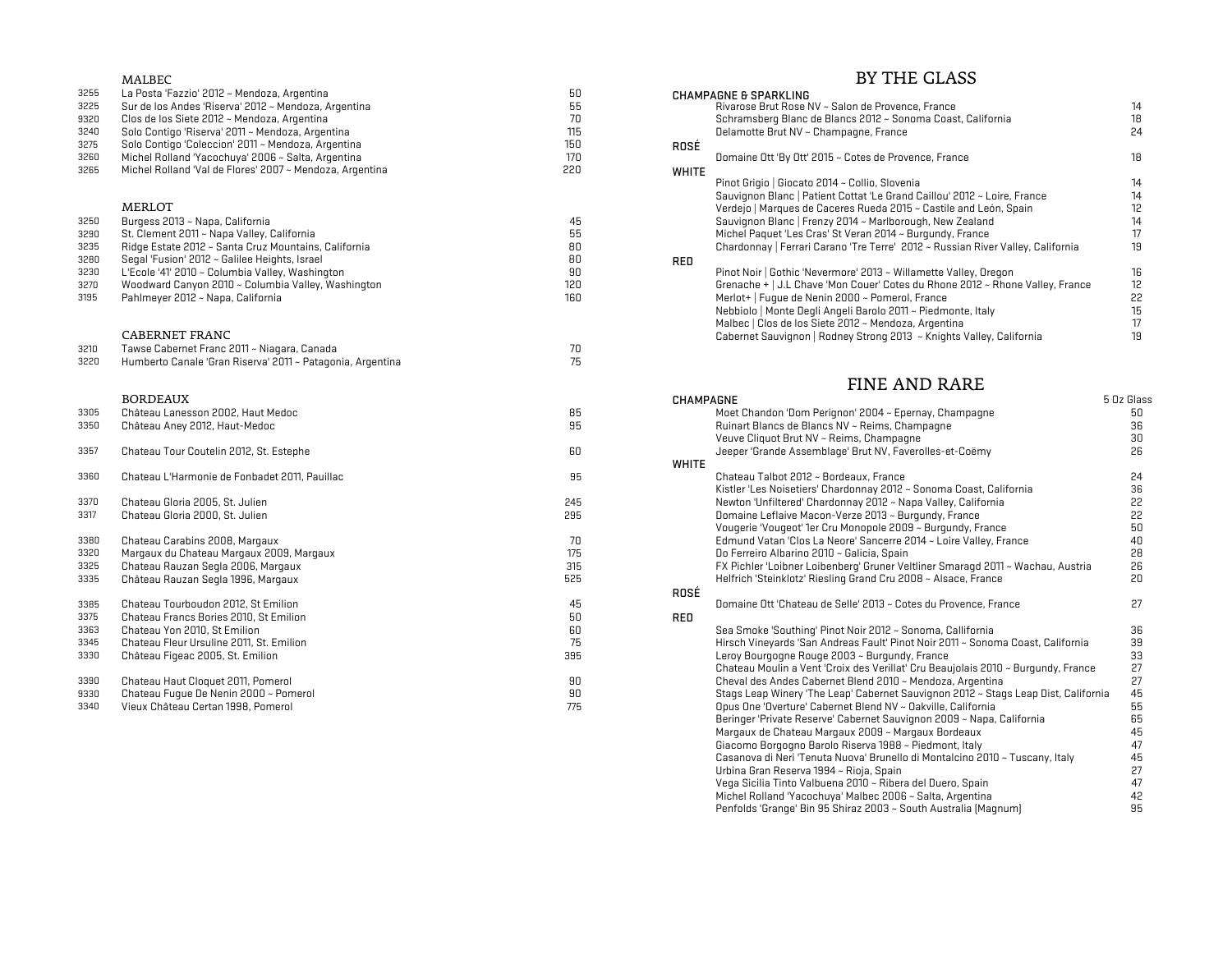## NORTH Matteo Corregia Roero 2011, Piemonte 50 Sartori Valpolicella Superiore 2012, Veneto 55 Icardi Langhe Nebbiolo 1998, Piedmont 60 Clerico Massimo 'Ca'du Leria' Coste Della Sesia 2009, Piemonte 60 2120 Massaya Rose 2014 ~ Beqaa, Lebanon 50 Matteo Corregia 'La Val dei Preti' Nebbiolo D'Alba 2008, Piemonte 65 Tormaresca Primitivo 2012, Puglia 70 Bussola 'Ca' del Laito' Valpolicella Ripasso Superiore 2010, Veneto 75 Monte Degli Angeli Barolo 2011 ~ Piedmonte 80 E.Pira Boschis Dolcetto D'Alba 2011, Piemonte 80 2070 Helfrich 'Steinklotz' Riesling Grand Cru 2008 ~ Alsace, France 90 Banfi 'La Lus' Albarossa 2009, Piemonte 85 Grosjean 'Vigna Rovetta' Torrette Superiore 2007, Valle D'Aoste 85 Reversanti Barolo 2008, Piemonte 95 Rivetto 'Ce Vanin' Barbaresco 2009, Piemonte 100 Ca'Del Baio 'Valgrande' Barbaresco 2010, Piemonte 125 9225 Martinelli 'Bella Vigna' Chardonnay 2011 ~ Sonoma Coast, California 80 Buglioni Amarone della Valpolicella Classico 2008, Veneto 175 Oddero Barolo 1996, Piemonte 180 Roagna 'Paje' Barbaresco 2008, Piemonte 195 Bertani Amarone della Valpolicella Classico 2006, Veneto 240 Giacomo Borgogno Barolo Riserva 1988, Piemonte 245 1015 Emile Beyer Pinot Gris 2013 ~ Alsace, France 80 Bartolo Moscarello Barolo 2010, Piemonte 250 Giacomo Borgogno Barolo Riserva 1982, Piemonte 480 CENTRAL & SOUTH<br>Bisceglia Aglianico del Vulture 2011, Basilicata Bisceglia Aglianico del Vulture 2011, Basilicata 50 1755 Newton 'Unfiltered' Chardonnay 2012 ~ Napa Valley, California 100 Petrigama Nero di Troia 2009, Puglia 65 Foradori Teroldego 2012, Umbria 65 Avignonesi Vino Nobile di Montelpuciano 2011, Tuscany 70 Zeni Amarone Della Valpolicella Classico 2012 85 Castello di Ama Chianti Classico 2010, Tuscany 90 3635 Tomas Cusine 'Geol' 2007 ~ Spain 55 Sesti Rosso di Montalcino 2010, Tuscany 95 Terreno Chianti Classico Riserva 1997, Tuscany 105 Passopisciaro 2012, Sicily 105 Agricola Punica 'Barrua' 2007, Sardinia 115 3836 Tenuta San Guido 'Guidalberto' 2011, Tuscany 135 130 3605 Urbina Rioja Gran Reserva 1994 ~ La Rioja, Spain 135 Casanova di Neri Brunello di Montalcino 2009, Tuscany 180 Casanova di Neri 'Tenuta Nuova' Brunello di Montalcino 2010, Tuscany 210 Caggiano 'Macchia Dei Goti' Taurasi 2001, Campania 225

## SPAIN

| 3630 | Ugarte Rioja Crianza 2012, La Rioja                                  | 45  |
|------|----------------------------------------------------------------------|-----|
| 3635 | Tomas Cusine 'Geol' Merlot Blend 2007                                | 55  |
| 3610 | Tierras de Aponte 2010, Canary Islands                               | 65  |
| 3625 | Montecillo Rioja Gran Riserva 2007, La Rioja                         | 75  |
| 3615 | Beronia Rioja Gran Riserva 2006, La Rioja                            | 100 |
| 3850 | Numanthia 'Numanthia' 2008, Toro                                     | 120 |
| 3640 | Finca Tobella Priorat 2006, Catalonia                                | 120 |
| 3605 | Urbina Rioja Gran Reserva 1994, La Rioja                             | 135 |
| 3645 | Muga 'Prado Enea' Rioja Gran Reserva 2005, La Rioja                  | 155 |
| 3650 | Vega Sicilia 'Tinto Valbuena' 2010, Ribera del Duero                 | 245 |
| 6005 | Viña Sastre 'Pago de Santa Cruz' Gran Reserva 1996, Ribera del Duero | 250 |

# RED SOMMELIER SELECTIONS<br>The Barnaut Grand Cru Brut NV & Champanne France

## 7115 Barnaut Grand Cru Brut NV ~ Champagne, France 115

Part of the 'grower movement' in Champagne, this is an example of high quality at a very good price. They control the entire process from vine to bottle, every grape coming from the same Grand Cru village of Bouzy.

A high-altitude blend from Lebanon, Massaya is using 30 year old vines to create a delicate wine with perfect balance and harmony. Try this once and you will taste the quality immediately.

# This is a completely dry Riesling from Alsace. This has a brilliant minerality with a voluptuous body and enough acid to easily compliment a meal. Coming from the Steinklotz Grand Cru vineyard, this is truly one of the best.

# Big, round, plush California Chardonnay with power in excess. This is as big as they get, while still holding the

balance together. Martinelli is a 'hands-off' producer, letting the wine run its own natural course.

This Pinot Gris overdelivers on flavor while still drinking like a classic Alsace white. Acid is high in this wine but it is balanced with the fruit and the minerality. This is a great wine for the price, and is very food friendly.

A full-flavored Chardonnay that has seen significant improvement in recent years. Take advantage of it while this excellent vintage is available. The wine is barrel fermented which imparts a nutty, vanilla layer to the already powerful and fruity nose.

A Bordeaux style blend from Spain with significant bottle age. If you love old world wines and would like to try something different give this one a pull. This wine sees some new French oak to buld complexity in an aready interesting red.

Urbina offers this Gran Riserva Rioja having seen 21 years of age is now drinking in its prime. Expect a bouquet of dried fruit flavors with florals and some dry spice notes.

## Cheval des Andes 2010 ~ Mendoza, Argentina 140

A cooperative effort from the legendary Chateaux Cheval Blanc and Terrazas de los Andes, this gem is a Bordeaux style blend with French oak coming from prime terroir in Argentina. Give this one time to breathe and it will reward with stunning fruit and florals.

## Montecillo Rioja Gran Riserva 2007, La Rioja 75 6035 Casanova di Neri 'Tenuta Nuova' Brunello di Montalcino 2010, Tuscany 210

Tenuta Nuovo is Neri's flagship label. In the excellent 2010 vintage this wine scored a perfect 100 points. Decant this wine to bring out the best of it's tart cherry and earthy flavors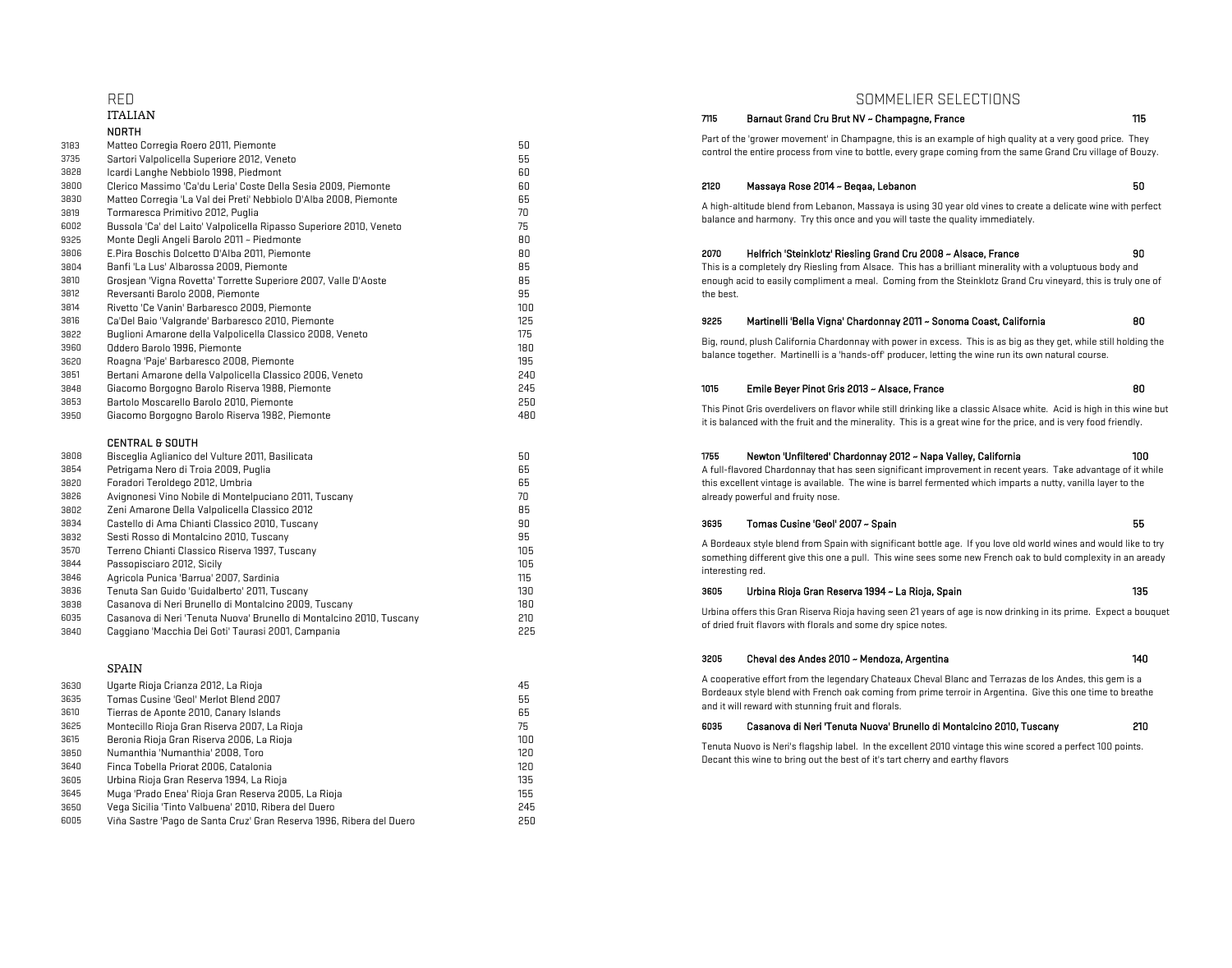|              | <b>WHITE</b>                                                                                             |          |      | RED                                                                                    |     |
|--------------|----------------------------------------------------------------------------------------------------------|----------|------|----------------------------------------------------------------------------------------|-----|
|              | SPARKLING WINES                                                                                          |          |      | RHÔNE VALLEY AND VARIETALS                                                             |     |
| 9015         | Salatin Prosecco Brut NV ~ Friuli, Italy                                                                 | 55       |      | NORTHERN RHÔNE                                                                         |     |
| 2400         | Masia de la Luz Cava NV ~ Penedes Spain                                                                  | 55       | 3500 | Eric Texier 'Brezeme' Cotes du Rhône 2010                                              | 70  |
| 2405         | Gruet Blanc de Noirs Brut NV ~ New Mexico, USA                                                           | 60       | 3955 | JL Chave 'Offerus' St Joseph 2012                                                      | 75  |
| 2475         | Cavalieri Valdobiaddene Prosecco Brut 2014 ~ Veneto, Italy                                               | 70       | 3505 | Etienne Guigal Crozes-Hermitage 2011                                                   | 80  |
| 9010         | Schramsberg Blanc de Blancs 2011 ~ Sonoma Coast, California                                              | 75       | 3512 | Cuilleron St. Joseph 'Les Serines' 2010                                                | 120 |
| 2440         | Ricci Curbastro Franciacorta Brut NV ~ Lombardia, Italy                                                  | 80       | 3510 | Cuilleron St. Joseph 'Les Serines' 2009                                                | 130 |
| 2415         | Foreau Vouvray Brut 2002 ~ Loire, France                                                                 | 85       | 3520 | Jean Michel Gerin Cote Rotie 'Grandes Places' 2007                                     | 180 |
| 2435         | Berlucchi Franciacorta Brut NV ~ Lombardia, Italy                                                        | 100      | 3515 | Robert Michel Cornas 'Le Geynale' 2005                                                 | 205 |
| 2450         | Sea Smoke 'Sea Spray' Brut Blanc de Noirs NV ~ Santa Rita Hills, USA                                     | 180      |      |                                                                                        |     |
|              |                                                                                                          |          |      | SOUTHERN RHÔNE                                                                         |     |
| 2420         | L'Orignan Cava Brut Rose NV ~ Penedes, Spain                                                             | 55       | 9310 | J.L. Chave Cotes du Rhône 'Mon Couer' 2010                                             | 50  |
| 9005         | Rivarose Brut Rose NV ~ Salon de Provence, France                                                        | 60       | 3525 | Famille Perrin Vinsobres 2011                                                          | 65  |
| 2470         | Gruet Brut Rose NV ~ New Mexico, USA                                                                     | 70       | 3585 | Philippe St Cyril 'Reserve' Chateauneuf du Pape 2011                                   | 70  |
| 2425         | Terres Dorees 'FRV 100' Brut Rosé NV ~ Beaujolais, France                                                | 80       | 3535 | Lavau Gigondas 2013                                                                    | 75  |
| 2445         | Ricci Curbastro Franciacorta Brut Rose NV ~ Lombardia, Italy                                             | 95       | 3522 | Sang De Cailloux Vacqueras 2009                                                        | 95  |
|              |                                                                                                          |          | 3540 | Famille Perrin Gigondas 'La Gille' 2010                                                | 110 |
|              | CHAMPAGNE                                                                                                |          | 3545 | Marcoux Chateauneuf Du Pape 2011                                                       | 125 |
| 7075         | Henri Dubois Brut NV, Epernay                                                                            | 65       | 3550 | Famille Perrin Vacqueras 'Les Christins' 2011                                          | 125 |
| 7115         | Alfred Basely Brut NV, Champillon                                                                        | 75       | 3555 | Chateau Rayas Cotes du Rhône 'Fonsalette' 2006                                         | 175 |
| 7052         | Laurent Perrier Brut NV, Tours-Sur-Marne                                                                 | 85       | 3560 | St Cosme Chateauneuf du Pape 2008                                                      | 175 |
| 7010         | Canard Duchene 'Cuvee Leonie' Brut NV, Montagne De Reims                                                 | 90       | 3575 | Chateau Rayas Chateaunuef du Pape 2006                                                 | 355 |
| 9000         | Delamotte Brut NV, Le Mesnil                                                                             | 95       | 3580 | Domaine Charvin Chateauneuf du Pape 2001                                               | 355 |
| 2506         | Jeeper 'Grande Assemblage' Brut NV, Faverolles-et-Coëmy                                                  | 145      |      |                                                                                        |     |
| 2502         | Ruinart Brut Blanc de Blancs NV, Reims                                                                   | 145      |      | <b>LANGUEDOC</b>                                                                       |     |
| 2504         | Veuve Cliquot 'Yellow Label' Brut NV, Reims                                                              | 150      | 3530 | Mas de Daumas Gassac 2012                                                              | 95  |
| 7125         | Veuve Clicquot 2004 Brut NV, Reims                                                                       | 230      | 3565 | Domaine de la Grange des Peres 2010                                                    | 170 |
| 7020         | Laurent Perrier 'Grande Siecle' Brut NV, Tours-sur-Marne                                                 | 250      |      |                                                                                        |     |
| 2503         | Krug 'Grand Cuvee' Brut NV, Reims                                                                        | 250      |      | NORTH AMERICA & AUSTRALIA                                                              |     |
| 7065         | Krug 2000, Reims                                                                                         | 280      | 3700 | Pyren Vineyard 'Broken Quartz' 2010 ~ Pyrenees, Australia                              | 75  |
| 2501         | Moet & Chandon 'Dom Perignon' 2004, Epernay                                                              | 295      | 3970 | Vallin 2013 ~ Santa Barbara, California                                                | 85  |
| 7040         | Taittinger Blancs de Blancs 'Comtes de Champagne' 2000, Reims                                            | 360      | 3710 | Gramercy Cellars Syrah 'Lagniappe' 2009 ~ Columbia Valley, Washington                  | 105 |
| 7050         | Billecart Salmon 'Cuvee Nicolas Francois' 2000, Mareuil-sur-Ay                                           | 405      | 3285 | Arnot Roberts 2013 ~ North Coast, California                                           | 115 |
| 7060         | Louis Roederer 'Cristal' Brut 2006, Reims                                                                | 545      | 3715 | Ochota Barrels 'the green room' 2012 ~ McLaren Vale, Australia                         | 115 |
| 7145         | Krug Clos du Mesnil Brut 1998, Mesnil-sur-Oger                                                           | 1475     | 6125 | Jonata 'Todos' 2012 ~ Santa Ynez Valley, California                                    | 175 |
|              |                                                                                                          |          | 3365 | Cayuse 'Cailloux Vineyard' 2013 ~ Walla Walla Valley, Washington                       | 195 |
| 7185         | Deutz Brut Rose NV, Ay                                                                                   | 80<br>95 | 3720 | Gramercy Cellars Syrah 'John Lewis' 2009 ~ Walla Walla Valley, Washington              | 265 |
| 7005         | Canard Duchene 'Authentic' Brut Rose NV, Montagne De Reims                                               | 125      |      | ZINFANDEL & BLENDS                                                                     |     |
| 7015<br>7045 | Canard Duchene 'Cuvee Leonie' Brut Rose NV, Montagne De Reims<br>Charles Heidsick Rose Reserve NV, Reims | 140      | 3730 | Marietta NV ~ Alexander Valley, California                                             | 65  |
| 7025         | Laurent Perrier Brut Rosé NV, Tours-sur-Marne                                                            | 165      | 3750 | Ridge 'Three Valleys' 2011 ~ Sonoma County, California                                 | 75  |
| 7030         | Billecart Salmon Brut Rosé NV, Mareuil-sur-Aÿ                                                            | 180      | 3705 | Turley 'Kirschenmann Vineyard' 2013 ~ Lodi, California                                 | 120 |
| 7175         | Krug Rose NV, Reims                                                                                      | 360      | 3740 | Storybook 'Eastern Exposures' 2010 ~ Napa Valley, California                           | 125 |
| 7070         | Louis Roederer 'Cristal' Brut Rosé 2004, Reims                                                           | 795      |      |                                                                                        |     |
|              |                                                                                                          |          |      | PETITE SIRAH                                                                           |     |
|              |                                                                                                          |          | 3355 | Adaptation 2013 ~ Napa Valley, California                                              | 115 |
|              | <b>GROWER CHAMPAGNE</b>                                                                                  |          | 3835 | Stags' Leap Wine Cellars Estate 'Ne Cede Malis' 2011 ~ Stags Leap District, California | 195 |
| 7000         | Didier Chopin Brut ~ Champagne                                                                           | 80       |      |                                                                                        |     |
| 7080         | Voirin-Jumel Blanc de Blancs 1er Cru Brut NV, Cotes des Blancs                                           | 110      |      | <b>TANNAT</b>                                                                          |     |
| 7090         | Barnaut Grand Cru Brut Blanc des Noirs NV, Bouzy                                                         | 115      | 3242 | Coquena 2011 ~ Salta, Argentina                                                        | 40  |
| 7105         | <b>Oudinot Brut NV, Epernay</b>                                                                          | 135      |      |                                                                                        |     |
| 7035         | J Lassalle 'Preference' 1er Cru Brut NV, Chigny-Les-Roses                                                | 150      |      |                                                                                        |     |
| 7095         | Donson & Lepage 'Recolte Noire' Extra Brut NV, Aube                                                      | 150      |      |                                                                                        |     |
| 7150         | Vazart Coquart Grand Cru Brut Blanc de Blancs NV, Chouilly                                               | 150      |      |                                                                                        |     |
|              | Veuve Fourny Blanc de Blancs Brut NV, Vertus                                                             | 160      |      |                                                                                        |     |
| 7100         |                                                                                                          |          |      |                                                                                        |     |
| 7140         | Jacques Selosse 'Substance' Brut Blanc de Blancs NV, Avize                                               | 475      |      |                                                                                        |     |

Voirin-Jumel 1er Cru Brut Rosé NV, Cremant 125

| SPARKLING WINES                                                      |      |      | RHÔNE VALLEY AND VARIETALS                                                             |     |
|----------------------------------------------------------------------|------|------|----------------------------------------------------------------------------------------|-----|
| Salatin Prosecco Brut NV ~ Friuli, Italy                             | 55   |      | NORTHERN RHÔNE                                                                         |     |
| Masia de la Luz Cava NV ~ Penedes Spain                              | 55   | 3500 | Eric Texier 'Brezeme' Cotes du Rhône 2010                                              | 70  |
| Gruet Blanc de Noirs Brut NV ~ New Mexico, USA                       | 60   | 3955 | JL Chave 'Offerus' St Joseph 2012                                                      | 75  |
| Cavalieri Valdobiaddene Prosecco Brut 2014 ~ Veneto, Italy           | 70   | 3505 | Etienne Guigal Crozes-Hermitage 2011                                                   | 80  |
| Schramsberg Blanc de Blancs 2011 ~ Sonoma Coast, California          | 75   | 3512 | Cuilleron St. Joseph 'Les Serines' 2010                                                | 120 |
| Ricci Curbastro Franciacorta Brut NV ~ Lombardia, Italy              | 80   | 3510 | Cuilleron St. Joseph 'Les Serines' 2009                                                | 130 |
| Foreau Vouvray Brut 2002 ~ Loire, France                             | 85   | 3520 | Jean Michel Gerin Cote Rotie 'Grandes Places' 2007                                     | 180 |
| Berlucchi Franciacorta Brut NV ~ Lombardia, Italy                    | 100  | 3515 | Robert Michel Cornas 'Le Geynale' 2005                                                 | 205 |
| Sea Smoke 'Sea Spray' Brut Blanc de Noirs NV ~ Santa Rita Hills, USA | 180  |      |                                                                                        |     |
|                                                                      |      |      | SOUTHERN RHÔNE                                                                         |     |
| L'Orignan Cava Brut Rose NV ~ Penedes, Spain                         | 55   | 9310 | J.L. Chave Cotes du Rhône 'Mon Couer' 2010                                             | 50  |
| Rivarose Brut Rose NV ~ Salon de Provence, France                    | 60   | 3525 | Famille Perrin Vinsobres 2011                                                          | 65  |
| Gruet Brut Rose NV ~ New Mexico, USA                                 | 70   | 3585 | Philippe St Cyril 'Reserve' Chateauneuf du Pape 2011                                   | 70  |
| Terres Dorees 'FRV 100' Brut Rosé NV ~ Beaujolais, France            | 80   | 3535 | Lavau Gigondas 2013                                                                    | 75  |
| Ricci Curbastro Franciacorta Brut Rose NV ~ Lombardia, Italy         | 95   | 3522 | Sang De Cailloux Vacqueras 2009                                                        | 95  |
|                                                                      |      | 3540 | Famille Perrin Gigondas 'La Gille' 2010                                                | 110 |
| CHAMPAGNE                                                            |      | 3545 | Marcoux Chateauneuf Du Pape 2011                                                       | 125 |
| Henri Dubois Brut NV, Epernay                                        | 65   | 3550 | Famille Perrin Vacqueras 'Les Christins' 2011                                          | 125 |
| Alfred Basely Brut NV, Champillon                                    | 75   | 3555 | Chateau Rayas Cotes du Rhône 'Fonsalette' 2006                                         | 175 |
| Laurent Perrier Brut NV, Tours-Sur-Marne                             | 85   | 3560 | St Cosme Chateauneuf du Pape 2008                                                      | 175 |
| Canard Duchene 'Cuvee Leonie' Brut NV, Montagne De Reims             | 90   | 3575 | Chateau Rayas Chateaunuef du Pape 2006                                                 | 355 |
| Delamotte Brut NV, Le Mesnil                                         | 95   | 3580 | Domaine Charvin Chateauneuf du Pape 2001                                               | 355 |
| Jeeper 'Grande Assemblage' Brut NV, Faverolles-et-Coëmy              | 145  |      |                                                                                        |     |
| Ruinart Brut Blanc de Blancs NV, Reims                               | 145  |      | LANGUEDOC                                                                              |     |
| Veuve Cliquot 'Yellow Label' Brut NV, Reims                          | 150  | 3530 | Mas de Daumas Gassac 2012                                                              | 95  |
| Veuve Clicquot 2004 Brut NV, Reims                                   | 230  | 3565 | Domaine de la Grange des Peres 2010                                                    | 170 |
| Laurent Perrier 'Grande Siecle' Brut NV, Tours-sur-Marne             | 250  |      |                                                                                        |     |
| Krug 'Grand Cuvee' Brut NV, Reims                                    | 250  |      | NORTH AMERICA & AUSTRALIA                                                              |     |
| Krug 2000, Reims                                                     | 280  | 3700 | Pyren Vineyard 'Broken Quartz' 2010 ~ Pyrenees, Australia                              | 75  |
| Moet & Chandon 'Dom Perignon' 2004, Epernay                          | 295  | 3970 | Vallin 2013 ~ Santa Barbara, California                                                | 85  |
| Taittinger Blancs de Blancs 'Comtes de Champagne' 2000, Reims        | 360  | 3710 | Gramercy Cellars Syrah 'Lagniappe' 2009 ~ Columbia Valley, Washington                  | 105 |
| Billecart Salmon 'Cuvee Nicolas Francois' 2000, Mareuil-sur-Aÿ       | 405  | 3285 | Arnot Roberts 2013 ~ North Coast, California                                           | 115 |
| Louis Roederer 'Cristal' Brut 2006, Reims                            | 545  | 3715 | Ochota Barrels 'the green room' 2012 ~ McLaren Vale, Australia                         | 115 |
| Krug Clos du Mesnil Brut 1998, Mesnil-sur-Oger                       | 1475 | 6125 | Jonata 'Todos' 2012 ~ Santa Ynez Valley, California                                    | 175 |
|                                                                      |      | 3365 | Cayuse 'Cailloux Vineyard' 2013 ~ Walla Walla Valley, Washington                       | 195 |
| Deutz Brut Rose NV, Ay                                               | 80   | 3720 | Gramercy Cellars Syrah 'John Lewis' 2009 ~ Walla Walla Valley, Washington              | 265 |
| Canard Duchene 'Authentic' Brut Rose NV, Montagne De Reims           | 95   |      |                                                                                        |     |
| Canard Duchene 'Cuvee Leonie' Brut Rose NV, Montagne De Reims        | 125  |      | ZINFANDEL & BLENDS                                                                     |     |
| Charles Heidsick Rose Reserve NV, Reims                              | 140  | 3730 | Marietta NV ~ Alexander Valley, California                                             | 65  |
| Laurent Perrier Brut Rosé NV, Tours-sur-Marne                        | 165  | 3750 | Ridge 'Three Valleys' 2011 ~ Sonoma County, California                                 | 75  |
| Billecart Salmon Brut Rosé NV, Mareuil-sur-Aÿ                        | 180  | 3705 | Turley 'Kirschenmann Vineyard' 2013 ~ Lodi, California                                 | 120 |
| Krug Rose NV, Reims                                                  | 360  | 3740 | Storybook 'Eastern Exposures' 2010 ~ Napa Valley, California                           | 125 |
| Louis Roederer 'Cristal' Brut Rosé 2004, Reims                       | 795  |      |                                                                                        |     |
|                                                                      |      |      | PETITE SIRAH                                                                           |     |
|                                                                      |      | 3355 | Adaptation 2013 ~ Napa Valley, California                                              | 115 |
| GROWER CHAMPAGNE                                                     |      | 3835 | Stags' Leap Wine Cellars Estate 'Ne Cede Malis' 2011 ~ Stags Leap District, California | 195 |
| Didier Chopin Brut ~ Champagne                                       | 80   |      |                                                                                        |     |
| Voirin-Jumel Blanc de Blancs 1er Cru Brut NV, Cotes des Blancs       | 110  |      | <b>TANNAT</b>                                                                          |     |
| Barnaut Grand Cru Brut Blanc des Noirs NV, Bouzy                     | 115  | 3242 | Coquena 2011 ~ Salta, Argentina                                                        | 40  |
|                                                                      |      |      |                                                                                        |     |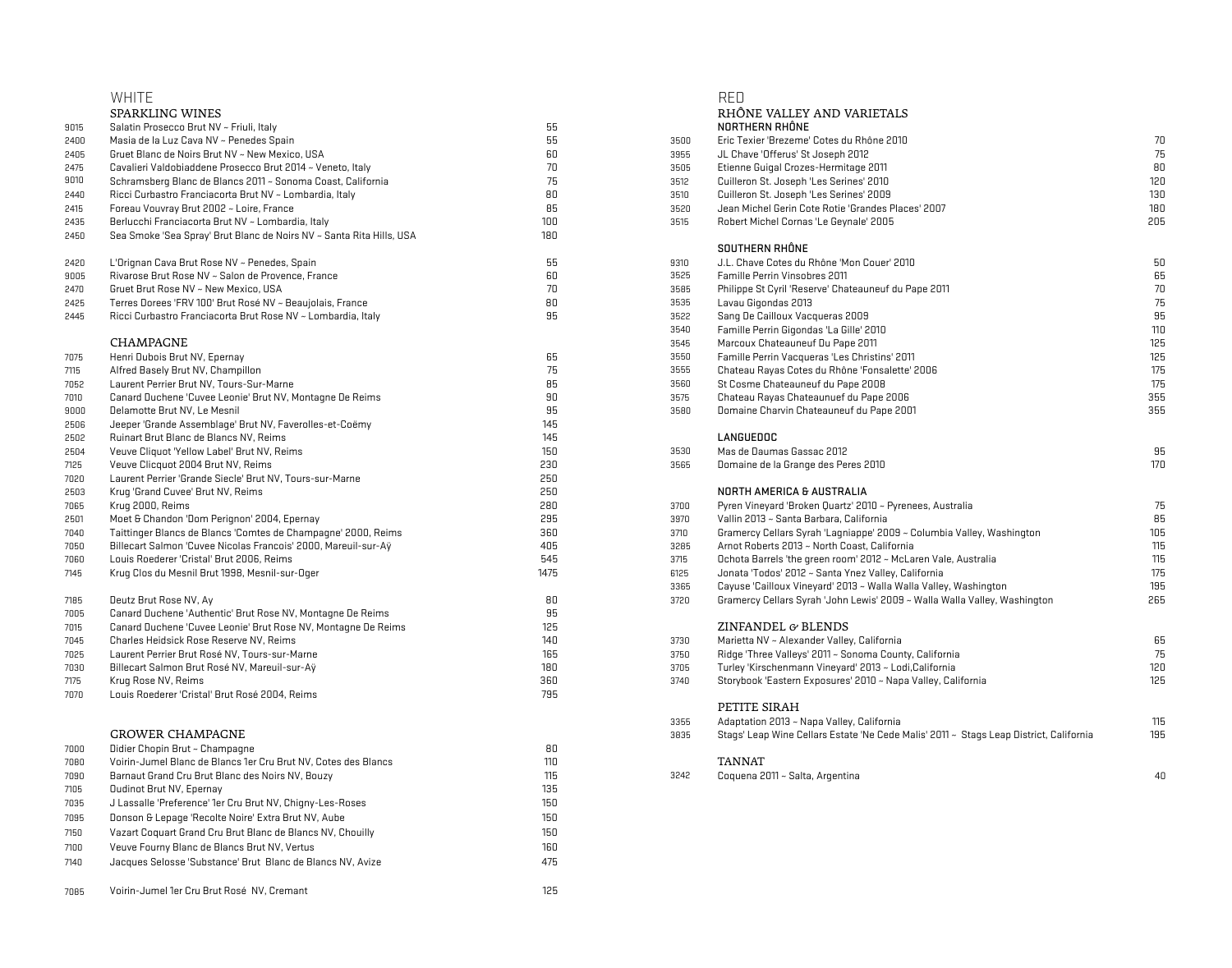## WHITE WHITE

|      | RIESLING                                                                        |     |      | RHONE & SOUTH FRANCE                                                              |     |
|------|---------------------------------------------------------------------------------|-----|------|-----------------------------------------------------------------------------------|-----|
| 1635 | Dr. Hermann 'Dr. H' QbA 2011 ~ Mosel, Germany                                   | 45  | 2035 | Perret Saint-Joseph 2012, Northern Rhone                                          | 85  |
| 1640 | SA Prum 'Wehlener Sonnenuhr' Kabinett 2013 ~ Mosel, Germany                     | 65  | 2030 | Chateau Mont Reydon Chateauneuf du Pape 2010, Southern Rhone                      | 95  |
| 1600 | Zind Humbrecht 2012 ~ Alsace, France                                            | 70  | 2015 | Mas de Daumas Gassac 2010, Lanquedoc                                              | 115 |
| 1670 | G.H. Berres 'Wehlener Klosterberg' Kabinett 2002 ~ Mosel, Germany               | 75  | 1255 | Yves Cuilleron 'Le Petite Cote' Condrieu 2012, Northern Rhone                     | 145 |
| 2070 | Helfrich 'Steinklotz' Grand Cru 2008 ~ Alsace, France                           | 90  | 2025 | Domaine J.L. Chave Hermitage 2007, Northern Rhone                                 | 425 |
| 1610 | Weinbach 'Cuvee Personnel' 2011 ~ Alsace, France                                | 95  |      |                                                                                   |     |
| 1650 | Donnhoff 'Oberhauser Leistenberg' Kabinett 2011 ~ Nahe, Germany                 | 95  |      | SAUVIGNON BLANC                                                                   |     |
| 1660 | J.J Prüm 'Wehlener Sonnenuhr' Kabinett 2011 ~ Mosel, Germany                    | 95  | 1930 | M.A.N 2012 ~ Paarl, South Africa                                                  | 40  |
| 1620 | J.J Prüm 'Graccher Himmelreich' Spatlese 2012 ~ Mosel, Germany                  | 100 | 1705 | Sant'Elena 2008 ~ Friuli, Italy                                                   | 45  |
| 1655 | Robert Weil Kabinett 2011 ~ Rheingau, Germany                                   | 100 | 1730 | Atalon 2014 ~ Napa Valley, California                                             | 50  |
| 1665 | Gunderloch Rothenberg Auslese 2010 ~ Mosel, Germany                             | 120 | 9120 | Patient Cottat 'Le Grand Caillou' 2012 ~ Loire, France                            | 55  |
| 1035 | Trimbach 'Clos Sainte Hune' 2006 ~ Alsace, France                               | 375 | 9110 | Frenzy 2012 ~ South Island, New Zealand                                           | 55  |
|      |                                                                                 |     | 1980 | J Christopher 2014 ~ Willamette, Oregon                                           | 60  |
|      | <b>PINOT BLANC</b>                                                              |     | 1950 | Durond 'Reserve' Sancerre 2014 ~ Loire, France                                    | 65  |
| 2065 | Domaine Ostertag Pinot Blanc 2013 ~ Alsace, France                              | 80  | 1900 | Astrolabe 2015 ~ Marlborough, New Zealand                                         | 65  |
|      |                                                                                 |     | 2020 | Bois Martin Pessac-Leognan 2013 ~ Bordeaux France                                 | 75  |
|      | <b>PINOT GRIS</b>                                                               |     | 1145 | Puiatti 'FUN' Sauvignon Blanc 2014 ~ Friuli, Italy                                | 80  |
| 1010 | Astrolabe 'Voyage' 2013 ~ Marlborough, New Zealand                              | 60  | 1905 | Jocelyne Massicot Pouilly Fume 2013 ~ Loire, France                               | 80  |
| 1015 | Emile Beyer 2013 ~ Alsace, France                                               | 80  | 1955 | Ghost Block 'Morgaenlee Vineyard' 2011 ~ Oakville, California                     | 80  |
|      |                                                                                 |     | 1965 | Berthier Pouilly Fume 2013 ~ Loire, France                                        | 85  |
|      | <b>GRUNER VELTLINER</b>                                                         |     | 2000 | Chateau Talbot Paullac 2012 ~ Bordeaux, France                                    | 115 |
| 1645 | Domaine Wachau 2013 ~ Wachau, Austria                                           | 45  | 1975 | Moreux 'Les Mont Damnes' Sancerre 2011 ~ Loire, France                            | 120 |
| 1625 | Brundlmayer 'Kamptaler Terrassen' Gruner Veltliner 2012 ~ Kamptal, Austria      | 80  | 1940 | Didier Daqueneau 'Blanc Fume de Pouilly' Pouilly Fume 2013 ~ Loire Valley, France | 155 |
| 1630 | FX Pichler 'Loibner Loibenberg' Gruner Veltliner Smaragd 2011 ~ Wachau, Austria | 130 | 1935 | Edmond Vatan 'Clos La Neore' Sancerre 2012 ~ Loire, France                        | 175 |
|      |                                                                                 |     | 1945 | Didier Daqueneau 'Boisson Renard' Pouilly Fume 2009 ~ Loire Valley, France        | 285 |
|      | <b>ITALY</b>                                                                    |     |      |                                                                                   |     |
| 1125 | Venica 'Jesera' Pinot Grigio 2011, Friuli Venezia-Giulia                        | 50  |      | <b>SPAIN</b>                                                                      |     |
| 1105 | Arqiolas Vermentino 2013, Sardinia                                              | 55  | 9105 | Marques de Caceres Rueda 2015 ~ Rioja, Spain                                      | 50  |
| 1110 | Batasiolo Gavi 2013, Piedmonte                                                  | 55  | 2045 | Vina Mein Blanco 2011, Galicia                                                    | 65  |
| 1100 | Funtanaliras Vermentino di Gallura 2014, Sardinia                               | 60  | 2005 | Finca Anticura Viura 2013, La Mancha                                              | 70  |
| 1155 | Cantina Terlano 'Terlaner' 2013, Alto Adiqe                                     | 70  | 2060 | Do Ferreiro Albarino 'VV' 2010, Galicia                                           | 135 |
| 1140 | Luna Mater Frascati Superiore 2011, Lazio                                       | 80  |      |                                                                                   |     |
| 1135 | Colle Manora 'Mila' Monferrato 2010, Piedmonte                                  | 100 |      | <b>ROSE</b>                                                                       |     |
|      |                                                                                 |     | 2160 | Leroseau Rose D'Anjou 2013 ~ Loire, France                                        | 40  |
|      | OTHER WHITE VARIETALS                                                           |     | 2120 | Gothic 'Telltale' Rose of Pinot Noir 2013 ~ Willamette Valley, Oregon             | 50  |
| 1960 | Marquis de Goulaine Vouvray 2014 ~ Loire, France                                | 40  | 2100 | Massaya Rose 2014 ~ Begaa, Lebanon                                                | 50  |
| 2010 | Miner 'Simpson Vineyard' Vioqnier 2013 ~ Dakville, California                   | 45  | 2105 | Ostatu 2013 ~ Rioja Alavesa, Spain                                                | 50  |
| 1970 | Fortant de France 'Coast Select' Chardonnay 2012 ~ Roussillon, France           | 45  | 2110 | Angelvin 'Riviera' 2014 ~ Cotes du Provence, France                               | 65  |
| 1040 | Domaine Fruitiere Muscadet Sur Lie 2014 ~ Loire, France                         | 55  | 2140 | Luminous Hills 'Aura' Rose of Pinot Noir 2011 ~ Dundee, Oregon                    | 70  |
| 9115 | Giocato Pinot Grigio 2013 ~ Collio, Slovenia                                    | 60  | 9205 | Ott by Domaine Ott 2015 ~ Cotes du Provence, France                               | 75  |
| 1020 | Bechtold 'Obere Hund' Muscat 2010 ~ Alsace, France                              | 80  | 1130 | Scarbolo 'Ramato' Pinot Grigio 2012, Friuli Venezia-Giulia                        | 80  |
| 1030 | Las Perdices Albarino 2011 ~ Mendoza, Argentina                                 | 80  | 2135 | Matthiassan 2012 ~ Napa, California                                               | 85  |
| 1615 | Robert Sinskey 'Abraxas' Blend 2012 ~ Carneros, California                      | 95  | 2115 | Domaine Ott 'Chateau La Selle' 2013 ~ Cotes du Provence, France                   | 125 |

| <u>.</u>                                                                        |     |      |                                                                                   |     |
|---------------------------------------------------------------------------------|-----|------|-----------------------------------------------------------------------------------|-----|
| RIESLING                                                                        |     |      | RHONE & SOUTH FRANCE                                                              |     |
| Dr. Hermann 'Dr. H' QbA 2011 ~ Mosel, Germany                                   | 45  | 2035 | Perret Saint-Joseph 2012, Northern Rhone                                          | 85  |
| SA Prum 'Wehlener Sonnenuhr' Kabinett 2013 ~ Mosel, Germany                     | 65  | 2030 | Chateau Mont Reydon Chateauneuf du Pape 2010, Southern Rhone                      | 95  |
| Zind Humbrecht 2012 ~ Alsace, France                                            | 70  | 2015 | Mas de Daumas Gassac 2010, Lanquedoc                                              | 115 |
| G.H. Berres 'Wehlener Klosterberg' Kabinett 2002 ~ Mosel, Germany               | 75  | 1255 | Yves Cuilleron 'Le Petite Cote' Condrieu 2012, Northern Rhone                     | 145 |
| Helfrich 'Steinklotz' Grand Cru 2008 ~ Alsace, France                           | 90  | 2025 | Domaine J.L. Chave Hermitage 2007, Northern Rhone                                 | 425 |
| Weinbach 'Cuvee Personnel' 2011 ~ Alsace, France                                | 95  |      |                                                                                   |     |
| Donnhoff 'Oberhauser Leistenberg' Kabinett 2011 ~ Nahe, Germany                 | 95  |      | SAUVIGNON BLANC                                                                   |     |
| J.J Prüm 'Wehlener Sonnenuhr' Kabinett 2011 ~ Mosel, Germany                    | 95  | 1930 | M.A.N 2012 ~ Paarl, South Africa                                                  | 40  |
| J.J Prüm 'Graccher Himmelreich' Spatlese 2012 ~ Mosel, Germany                  | 100 | 1705 | Sant'Elena 2008 ~ Friuli, Italy                                                   | 45  |
| Robert Weil Kabinett 2011 ~ Rheingau, Germany                                   | 100 | 1730 | Atalon 2014 ~ Napa Valley, California                                             | 50  |
| Gunderloch Rothenberg Auslese 2010 ~ Mosel, Germany                             | 120 | 9120 | Patient Cottat 'Le Grand Caillou' 2012 ~ Loire, France                            | 55  |
| Trimbach 'Clos Sainte Hune' 2006 ~ Alsace, France                               | 375 | 9110 | Frenzy 2012 ~ South Island, New Zealand                                           | 55  |
|                                                                                 |     | 1980 | J Christopher 2014 ~ Willamette, Oregon                                           | 60  |
| PINOT BLANC                                                                     |     | 1950 | Durond 'Reserve' Sancerre 2014 ~ Loire, France                                    | 65  |
| Domaine Ostertag Pinot Blanc 2013 ~ Alsace, France                              | 80  | 1900 | Astrolabe 2015 ~ Marlborough, New Zealand                                         | 65  |
|                                                                                 |     | 2020 | Bois Martin Pessac-Leognan 2013 ~ Bordeaux France                                 | 75  |
| PINOT GRIS                                                                      |     | 1145 | Puiatti 'FUN' Sauvignon Blanc 2014 ~ Friuli, Italy                                | 80  |
| Astrolabe 'Voyage' 2013 ~ Marlborough, New Zealand                              | 60  | 1905 | Jocelyne Massicot Pouilly Fume 2013 ~ Loire, France                               | 80  |
| Emile Beyer 2013 ~ Alsace, France                                               | 80  | 1955 | Ghost Block 'Morgaenlee Vineyard' 2011 ~ Dakville, California                     | 80  |
|                                                                                 |     | 1965 | Berthier Pouilly Fume 2013 ~ Loire, France                                        | 85  |
| <b>GRUNER VELTLINER</b>                                                         |     | 2000 | Chateau Talbot Paullac 2012 ~ Bordeaux, France                                    | 115 |
| Domaine Wachau 2013 ~ Wachau, Austria                                           | 45  | 1975 | Moreux 'Les Mont Damnes' Sancerre 2011 ~ Loire, France                            | 120 |
| Brundlmayer 'Kamptaler Terrassen' Gruner Veltliner 2012 ~ Kamptal, Austria      | 80  | 1940 | Didier Dagueneau 'Blanc Fume de Pouilly' Pouilly Fume 2013 ~ Loire Valley, France | 155 |
| FX Pichler 'Loibner Loibenberg' Gruner Veltliner Smaragd 2011 ~ Wachau, Austria | 130 | 1935 | Edmond Vatan 'Clos La Neore' Sancerre 2012 ~ Loire, France                        | 175 |
|                                                                                 |     | 1945 | Didier Dagueneau 'Boisson Renard' Pouilly Fume 2009 ~ Loire Valley, France        | 285 |
| <b>ITALY</b>                                                                    |     |      |                                                                                   |     |
| Venica 'Jesera' Pinot Grigio 2011, Friuli Venezia-Giulia                        | 50  |      | <b>SPAIN</b>                                                                      |     |
| Argiolas Vermentino 2013, Sardinia                                              | 55  | 9105 | Marques de Caceres Rueda 2015 ~ Rioja, Spain                                      | 50  |
| Batasiolo Gavi 2013, Piedmonte                                                  | 55  | 2045 | Vina Mein Blanco 2011, Galicia                                                    | 65  |
| Funtanaliras Vermentino di Gallura 2014, Sardinia                               | 60  | 2005 | Finca Anticura Viura 2013, La Mancha                                              | 70  |
| Cantina Terlano 'Terlaner' 2013, Alto Adige                                     | 70  | 2060 | Do Ferreiro Albarino 'VV' 2010, Galicia                                           | 135 |
| Luna Mater Frascati Superiore 2011, Lazio                                       | 80  |      |                                                                                   |     |
| Colle Manora 'Mila' Monferrato 2010, Piedmonte                                  | 100 |      | <b>ROSE</b>                                                                       |     |
|                                                                                 |     | 2160 | Leroseau Rose D'Anjou 2013 ~ Loire, France                                        | 40  |
| OTHER WHITE VARIETALS                                                           |     | 2120 | Gothic 'Telltale' Rose of Pinot Noir 2013 ~ Willamette Valley, Oregon             | 50  |
| Marquis de Goulaine Vouvray 2014 ~ Loire, France                                | 40  | 2100 | Massaya Rose 2014 ~ Beqaa, Lebanon                                                | 50  |
| Miner 'Simpson Vineyard' Viognier 2013 ~ Oakville, California                   | 45  | 2105 | Ostatu 2013 ~ Rioja Alavesa, Spain                                                | 50  |
| Fortant de France 'Coast Select' Chardonnay 2012 ~ Roussillon, France           | 45  | 2110 | Angelvin 'Riviera' 2014 ~ Cotes du Provence, France                               | 65  |
| Domaine Fruitiere Muscadet Sur Lie 2014 ~ Loire, France                         | 55  | 2140 | Luminous Hills 'Aura' Rose of Pinot Noir 2011 ~ Dundee, Oregon                    | 70  |
| Giocato Pinot Grigio 2013 ~ Collio, Slovenia                                    | 60  | 9205 | Ott by Domaine Ott 2015 ~ Cotes du Provence, France                               | 75  |
| Bechtold 'Obere Hund' Muscat 2010 ~ Alsace, France                              | 80  | 1130 | Scarbolo 'Ramato' Pinot Grigio 2012, Friuli Venezia-Giulia                        | 80  |
| Las Perdices Albarino 2011 ~ Mendoza, Argentina                                 | 80  | 2135 | Matthiassan 2012 ~ Napa, California                                               | 85  |
| Robert Sinskey 'Abraxas' Blend 2012 ~ Carneros, California                      | 95  | 2115 | Domaine Ott 'Chateau La Selle' 2013 ~ Cotes du Provence, France                   | 125 |
|                                                                                 |     | 2150 | Chateau D'Esclans 'Garrus' 2012 ~ Cotes de Provence, France                       | 210 |
|                                                                                 |     |      |                                                                                   |     |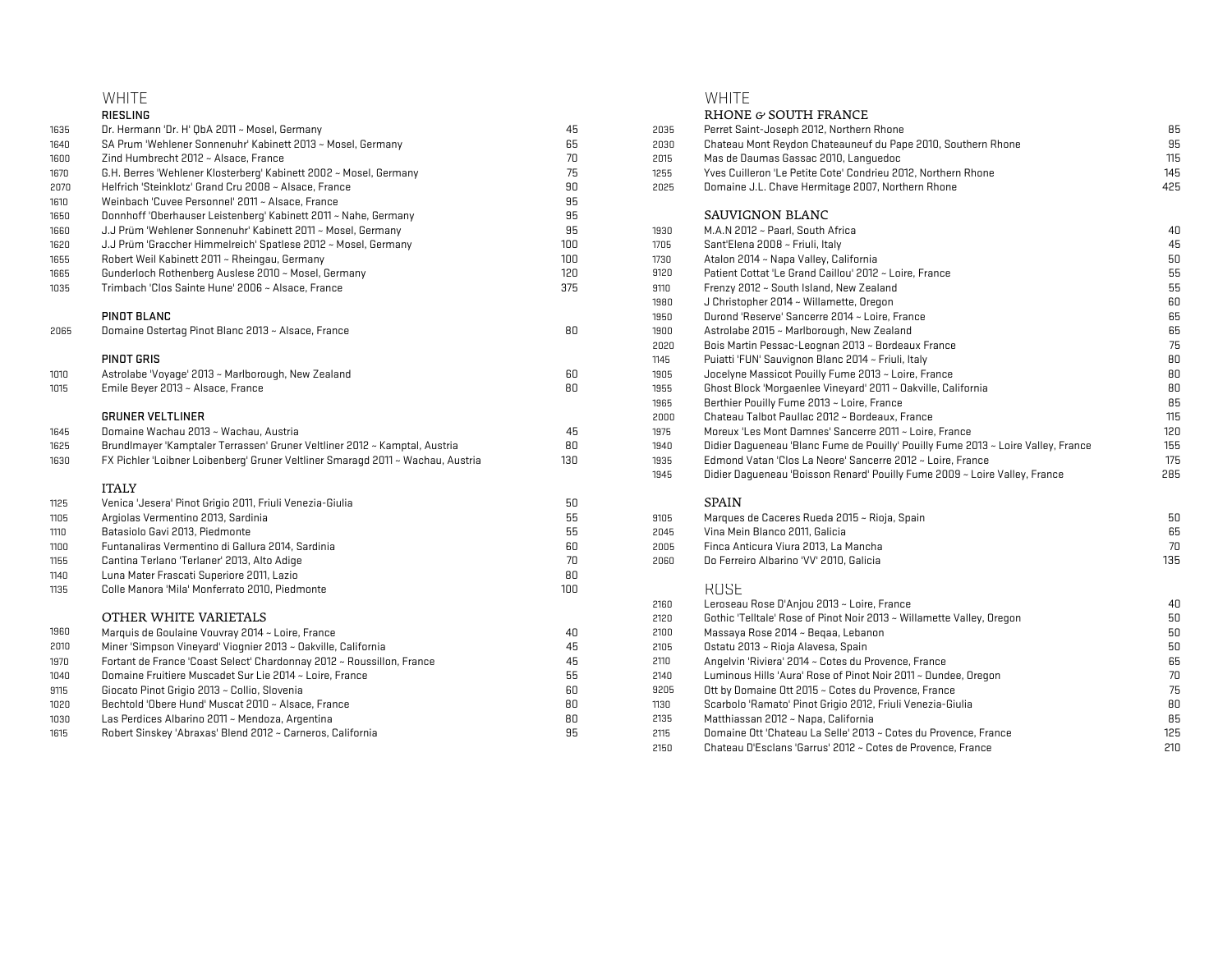|      | RED                                                                        |     |              | WHITE                                                                       |            |
|------|----------------------------------------------------------------------------|-----|--------------|-----------------------------------------------------------------------------|------------|
|      | PINOT NOIR                                                                 |     |              | CHARDONNAY                                                                  |            |
|      | OREGON                                                                     |     |              | <b>CHABLIS</b>                                                              |            |
| 3000 | Rainstorm 2012, Willamette Valley                                          | 55  | 1915         | Domaine Colombier Petit Chablis 2014                                        | 55         |
| 9305 | Gothic Wine 'Nevermore' 2012, Willamette Valley                            | 65  | 1200         | Jean-Marc Brocard 'Domaine Sainte Claire' 2013                              | 60         |
| 3005 | J. Christopher 'Unfiltered' 2012, Willamette Valley                        | 85  | 1205         | Lamblin 2013                                                                | 70         |
| 3010 | King Estate 'Backbone' 2012, Oregon                                        | 115 | 1215         | Joseph Drouhin 2013                                                         | 75         |
| 3015 | Gothic 'Hyland Vineyard' 2010, Mcminnville                                 | 120 | 1210         | Domaine Servin 'Les Pargues' 2011                                           | 80         |
| 3035 | Trisaetum 2010, Yamhill-Carlton                                            | 125 | 1230         | Domaine Servin 'Les Clos' Grand Cru 2012                                    | 195        |
| 3020 | St. Innocent 'Temperance Vineyard' Pinot Noir 2011, Willamette Valley      | 130 | 1260         | Raveneau 'Montee de Tonnaire' 2013                                          | 295        |
| 3090 | Bergstrom 'Gregory Ranch' 2011, Yamhill-Carlton                            | 135 |              |                                                                             |            |
| 3030 | Ponzi Vineyards 'Reserve' 2011, Chehalem Mtns, Willamette Valley           | 145 |              |                                                                             |            |
| 3025 | Aberrant Cellars 'Carpe Noctem' 2012, Willamette Valley                    | 150 |              | COTE DE BEAUNE, CHALONNAIS & MACON                                          |            |
|      |                                                                            |     | 1025         | Sallet Macon 'Les Maranches' Uchizy 2014                                    | 50         |
|      | CALIFORNIA & NEW WORLD                                                     |     | 1217         | Colin Barollet Bourgogne 2014                                               | 50         |
| 3975 | Talbot 'Kali Hart' 2012 ~ Monterey, California                             | 55  | 9100         | Michel Paquet 'Les Cras' St Veran 2014                                      | 60         |
| 3187 | Carmel Road 2013 ~ Monterey, California                                    | 75  | 1235         | Maison Roche De Bellene Bourgogne Vielles Vignes 2011                       | 60         |
| 3050 | Loveblock 2012 ~ Central Otago, New Zealand                                | 80  | 1245         | Domaine A et P Villaine 'Les Clos Aime' Bourgogne 2013                      | 80         |
| 3055 | Calera 2012 ~ Central Coast, California                                    | 85  | 1270         | Remoissenet Bourgogne Blanc 2012                                            | 85         |
| 3060 | Etude 2011 ~ Carneros, California                                          | 95  | 1240         | David Moreau Santenay 1er Cru 2011                                          | 100        |
|      | Hidden Bench 2011 ~ Beamsville Bench, Canada                               | 95  | 1225         | Fichet Bourgogne 2012                                                       | 110        |
| 3965 | Hirsch 'The Bohan-Dillon' 2013 ~ Central Coast, California                 | 115 | 1050         | Domaine Leflaive Macon-Verze 2013                                           | 115        |
| 3130 | Flowers 2012 ~ Sonoma Coast, California                                    | 120 |              |                                                                             | 120        |
| 3065 | Au Bon Climat 'Isabelle' 2011 ~ Sonoma, California                         | 125 | 1250<br>1005 | Domaine Ferret Pouilly-Fuisse, 2011<br>Domaine Leflaive Bourgogne 2013      | 145        |
| 3842 |                                                                            | 140 |              | Domaine Chevillon Nuits-Saint-Georges 2011                                  |            |
| 3070 | Calera 'Mill's Vineyard' 2011 ~ Mount Harlan, California                   | 150 | 1220         | Le Pousse d'Or Puliqny Montrachet 2007                                      | 175<br>200 |
| 3040 | Littorai 'Savoy Vineyard' 2013 ~ Anderson Valley, California               | 155 | 1715         | Roche de Bellene 'Bellenum' Meursault 1999                                  | 210        |
| 3095 | Hirsch Vineyards 'San Andreas Fault' 2011 ~ Sonoma Coast, California       | 180 | 1257<br>1280 | Domaine Roulot 'Vireuils Meursault 2012                                     |            |
| 3191 | Sea Smoke 'Southing' 2013 ~ Sonoma, California                             |     |              |                                                                             | 215        |
| 3080 | Etude 'Heirloom' 2012 ~ Carneros, California                               | 190 | 1910         | Domaine Leflaive Puligny Montrachet 2013                                    | 245        |
| 3085 | Hirsch Vineyards Reserve 2010 ~ Sonoma Coast, California                   | 195 | 1265         | Vougerie 'Vougeot' 1er Cru Monopole 2009                                    | 250        |
| 3075 | Sea Smoke 'Ten' 2013 ~ Sonoma, California                                  | 200 | 1150         | Domaine Leflaive Puligny Montrachet 2012                                    | 295        |
| 6040 | Sea Smoke 'Ten' 2012 ~ Sonoma, California                                  | 215 | 1275         | Domaine Leflaive Puligny Montrachet 1er Cru 'Pucelles' 2009                 | 455        |
|      |                                                                            |     | 1285         | Niellon Bâtard Montrachet Grand Cru 2008                                    | 475        |
|      | <b>FRANCE</b>                                                              |     | 6915         | Domaine Leflaive Bienvenues Bâtard-Montrachet Grand Cru 2009                | 735        |
| 3900 | Maison Roche de Bellene Bourgogne 2012 ~ Burgundy, France                  | 55  |              |                                                                             |            |
| 3181 | La Porte de Caillou 2012 ~ Loire, France                                   | 65  |              |                                                                             |            |
| 3980 | Domaine Tortochot Bourgogne 2013 ~ Burgundy, France                        | 75  |              | NEW WORLD                                                                   |            |
| 3915 | Domaine Michel Magnien Fixin 2012 ~ Burgundy, France                       | 85  | 1700         | Michael Pozzan 2013 ~ Russian River Valley, California                      | 45         |
| 3930 | Roblet Monnot Bourgogne Vielles Vignes 2011 ~ Burgundy, France             | 105 | 1785         | Cambria Estate 'Katherine's Vineyard' 2013 ~ Santa Maria Valley, California | 50         |
| 3818 | Bachelet-Monnot Maranges 1er cru ~ Burgundy, France                        | 120 | 1605         | Fielding Estate 2012 ~ Beamsville Bench, Canada                             | 75         |
| 3920 | Leroy Bourgogne 2003 ~ Burgundy, France                                    | 135 | 9125         | Ferrari Carano 'Tre Terre' 2012 ~ Russian River Valley, California          | 80         |
| 3824 | La Pousse D'or 'Clos de 60 Ouvrees' Volnay 1er Cru 2010 ~ Burgundy, France | 160 | 1720         | Cuvaison Estate 2012 ~ Calistoga, California                                | 80         |
| 3935 | Domaine Lecheneaut Gevrey-Chambertin 2012 ~ Burgundy, France               | 210 | 1770         | Martinelli 'Bella Vigna' 2012 ~ Sonoma Coast, California                    | 95         |
| 3940 | Vougerie Beaune 'Clos du Roi' 2010 ~ Burgundy, France                      | 235 | 1755         | Newton 'Unfiltered' 2012 ~ Napa Valley, California                          | 100        |
| 3955 | Hospices de Beaune Corton Grand Cru 1996 ~ Burgundy, France                | 275 | 1735         | Jordan 2013 ~ Russian River Valley, California                              | 110        |
| 6020 | Domaine Meo-Camuzet Echezeaux Grand Cru 2011 ~ Burgundy, France            | 625 | 1745         | Cakebread 2013 ~ Napa Valley, California                                    | 115        |
| 6025 | Domaine de la Romanée-Conti Corton Grand Cru 2009 ~ Burgundy, France       | 865 | 1740         | Flowers 2013 ~ Sonoma Coast, California                                     | 125        |

| 3985 | Coquelet Chiroubles Cru Beaujolais 2012 ~ Burgundy, France                        |     | Far Niente 2014 ~ Napa Valley, California                  | 11n |
|------|-----------------------------------------------------------------------------------|-----|------------------------------------------------------------|-----|
| 3995 | Terre Dorees 'L'Ancien' Cru Beaujolais 2013 ~ Burgundy, France                    | 80  | Sea Smoke 'Streamside' 2013 ~ Santa Rita Hills, California | 140 |
| 3990 | Chateau Moulin a Vent 'Croix des Verillat' Cru Beaujolais 2010 ~ Burgundy, France | 135 | Kistler 'Les Noisetiers' 2013 ~ Sonoma Coast. California   | 145 |
|      |                                                                                   |     |                                                            | $-$ |

|      | CHARDONNAY                                     |    |
|------|------------------------------------------------|----|
|      | <b>CHABLIS</b>                                 |    |
| 1915 | Domaine Colombier Petit Chablis 2014           | 5  |
| 1200 | Jean-Marc Brocard 'Domaine Sainte Claire' 2013 | 61 |
| 1205 | Lamblin 2013                                   | 7  |
| 1215 | Joseph Drouhin 2013                            | 7  |
| 1210 | Domaine Servin 'Les Parques' 2011              | 8  |
| 1230 | Domaine Servin 'Les Clos' Grand Cru 2012       | 19 |
| 1260 | Raveneau 'Montee de Tonnaire' 2013             | 29 |
|      |                                                |    |

|                                                                      |     | 1025 | Sallet Macon 'Les Maranches' Uchizy 2014                     | 50  |
|----------------------------------------------------------------------|-----|------|--------------------------------------------------------------|-----|
| CALIFORNIA & NEW WORLD                                               |     | 1217 | Colin Barollet Bourgogne 2014                                | 50  |
| Talbot 'Kali Hart' 2012 ~ Monterey, California                       | 55  | 9100 | Michel Paquet 'Les Cras' St Veran 2014                       | 60  |
| Carmel Road 2013 ~ Monterey, California                              | 75  | 1235 | Maison Roche De Bellene Bourgogne Vielles Vignes 2011        | 60  |
| Loveblock 2012 ~ Central Otago, New Zealand                          | 80  | 1245 | Domaine A et P Villaine 'Les Clos Aime' Bourgogne 2013       | 80  |
| Calera 2012 ~ Central Coast, California                              | 85  | 1270 | Remoissenet Bourgogne Blanc 2012                             | 85  |
| Etude 2011 ~ Carneros, California                                    | 95  | 1240 | David Moreau Santenay 1er Cru 2011                           | 100 |
| Hidden Bench 2011 ~ Beamsville Bench, Canada                         | 95  | 1225 | Fichet Bourgogne 2012                                        | 110 |
| Hirsch 'The Bohan-Dillon' 2013 ~ Central Coast, California           | 115 | 1050 | Domaine Leflaive Macon-Verze 2013                            | 115 |
| Flowers 2012 ~ Sonoma Coast, California                              | 120 | 1250 | Domaine Ferret Pouilly-Fuisse, 2011                          | 120 |
| Au Bon Climat 'Isabelle' 2011 ~ Sonoma, California                   | 125 | 1005 | Domaine Leflaive Bourgogne 2013                              | 145 |
| Calera 'Mill's Vineyard' 2011 ~ Mount Harlan, California             | 140 | 1220 | Domaine Chevillon Nuits-Saint-Georges 2011                   | 175 |
| Littorai 'Savoy Vineyard' 2013 ~ Anderson Valley, California         | 150 | 1715 | Le Pousse d'Or Puligny Montrachet 2007                       | 200 |
| Hirsch Vineyards 'San Andreas Fault' 2011 ~ Sonoma Coast, California | 155 | 1257 | Roche de Bellene 'Bellenum' Meursault 1999                   | 210 |
| Sea Smoke 'Southing' 2013 ~ Sonoma, California                       | 180 | 1280 | Domaine Roulot 'Vireuils Meursault 2012                      | 215 |
| Etude 'Heirloom' 2012 ~ Carneros, California                         | 190 | 1910 | Domaine Leflaive Puligny Montrachet 2013                     | 245 |
| Hirsch Vineyards Reserve 2010 ~ Sonoma Coast, California             | 195 | 1265 | Vougerie 'Vougeot' 1er Cru Monopole 2009                     | 250 |
| Sea Smoke 'Ten' 2013 ~ Sonoma, California                            | 200 | 1150 | Domaine Leflaive Puliqny Montrachet 2012                     | 295 |
| Sea Smoke 'Ten' 2012 ~ Sonoma, California                            | 215 | 1275 | Domaine Leflaive Puliqny Montrachet 1er Cru 'Pucelles' 2009  | 455 |
|                                                                      |     | 1285 | Niellon Bâtard Montrachet Grand Cru 2008                     | 475 |
| FRANCE                                                               |     | 6915 | Domaine Leflaive Bienvenues Bâtard-Montrachet Grand Cru 2009 | 735 |
|                                                                      |     |      |                                                              |     |

| Domaine Michel Magnien Fixin 2012 ~ Burgundy, France                              | 85  | 1700 | Michael Pozzan 2013 ~ Russian River Valley, California                      | 45  |
|-----------------------------------------------------------------------------------|-----|------|-----------------------------------------------------------------------------|-----|
| Roblet Monnot Bourgogne Vielles Vignes 2011 ~ Burgundy, France                    | 105 | 1785 | Cambria Estate 'Katherine's Vineyard' 2013 ~ Santa Maria Valley, California | 50  |
| Bachelet-Monnot Maranges 1er cru ~ Burgundy, France                               | 120 | 1605 | Fielding Estate 2012 ~ Beamsville Bench, Canada                             | 75  |
| Leroy Bourgogne 2003 ~ Burgundy, France                                           | 135 | 9125 | Ferrari Carano 'Tre Terre' 2012 ~ Russian River Valley, California          | 80  |
| La Pousse D'or 'Clos de 60 Ouvrees' Volnay 1er Cru 2010 ~ Burqundy, France        | 160 | 1720 | Cuvaison Estate 2012 ~ Calistoga, California                                | 80  |
| Domaine Lecheneaut Gevrey-Chambertin 2012 ~ Burqundy, France                      | 210 | 1770 | Martinelli 'Bella Vigna' 2012 ~ Sonoma Coast, California                    | 95  |
| Vougerie Beaune 'Clos du Roi' 2010 ~ Burgundy, France                             | 235 | 1755 | Newton 'Unfiltered' 2012 ~ Napa Valley, California                          | 100 |
| Hospices de Beaune Corton Grand Cru 1996 ~ Burqundy, France                       | 275 | 1735 | Jordan 2013 ~ Russian River Valley, California                              | 110 |
| Domaine Meo-Camuzet Echezeaux Grand Cru 2011 ~ Burgundy, France                   | 625 | 1745 | Cakebread 2013 ~ Napa Valley, California                                    | 115 |
| Domaine de la Romanée-Conti Corton Grand Cru 2009 ~ Burqundy, France              | 865 | 1740 | Flowers 2013 ~ Sonoma Coast, California                                     | 125 |
|                                                                                   |     | 1920 | Brewer Clifton 'Gnesa' 2012 ~ Santa Rita Hills, California                  | 130 |
| GAMAY                                                                             |     | 1760 | Peay 2012 ~ Sonoma Coast, California                                        | 135 |
| Coquelet Chiroubles Cru Beaujolais 2012 ~ Burgundy, France                        | 75  | 1925 | Far Niente 2014 ~ Napa Valley, California                                   | 140 |
| Terre Dorees 'L'Ancien' Cru Beaujolais 2013 ~ Burqundy, France                    | 80  | 1985 | Sea Smoke 'Streamside' 2013 ~ Santa Rita Hills, California                  | 140 |
| Chateau Moulin a Vent 'Croix des Verillat' Cru Beaujolais 2010 ~ Burqundy, France | 135 | 1750 | Kistler 'Les Noisetiers' 2013 ~ Sonoma Coast, California                    | 145 |
|                                                                                   |     | 1775 | Signorello Estate 'Hope's Cuvee' 2013 ~ Napa Valley, California             | 195 |
|                                                                                   |     | 1790 | Kongsgaard 2012 ~ Napa, California                                          | 250 |
|                                                                                   |     |      |                                                                             |     |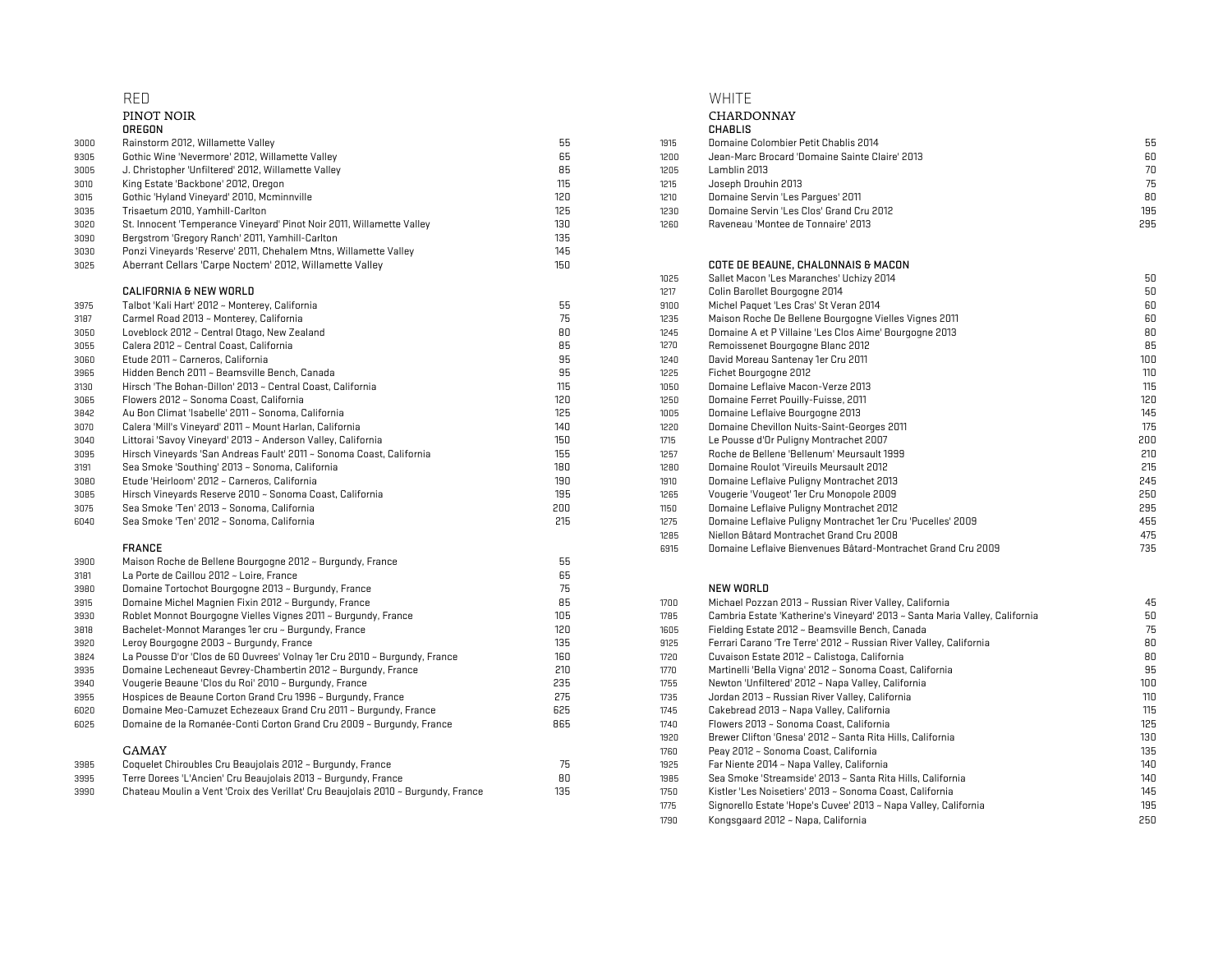## HALF BOTTLE SELECTIONS

| 2515 | Pierre Moncuit NV ~ Champagne, France                     |     | 3193 | Mcmanis 2013 ~ California                                                   | 45  |
|------|-----------------------------------------------------------|-----|------|-----------------------------------------------------------------------------|-----|
| 2510 | Taittinger 'Prestige Cuvee' Rose NV ~ Champagne, France   | 75  | 3100 | Annabella 'Special Selection' 2011 ~ Napa Valley, California                | 50  |
| 2520 | Krug Rose NV ~ Champagne, France                          | 200 | 3189 | Silver Totem 2013 ~ Colombia Valley, Washington                             | 60  |
|      |                                                           |     | 3725 | Rocca Estate 2006 ~ Napa Valley, California                                 | 75  |
|      | WHITE                                                     |     | 3923 | Oderro Furente 1998 ~ Piemonte, Italy                                       | 75  |
| 2500 | Rombauer Chardonnay 2013 ~ Napa, California               | ხხ  | 3099 | Andrew Will Estate ~ Walla Walla, Washington 2010                           | 80  |
| 2505 | Yves Cuilleron 'Petit Cote' Condrieu 2011 ~ Loire, France | /U  | 3170 | Hess 'Y Block' 2011 ~ Mount Veeder, California                              | 85  |
|      |                                                           |     | 3310 | Taken 2013 ~ Napa, California                                               | 90  |
|      | RED                                                       |     | 3178 | Pomar Junction 'Reserve' 2009 ~ Paso Robles, California                     | 95  |
| 5000 | Muqa Rioja Reserva 2010 ~ La Rioja, Spain                 | 45  | 3215 | Beringer 'Quantum' 2012 ~ Napa, California                                  | 95  |
| 5040 | Honig Cabernet Sauvignon 2012 ~ Napa, California          | 50  | 3165 | Sovereign Cellars 'Winemaker's Reserve' 2010 ~ Alexander Valley, California | 100 |
| 5051 | Chateau Cheval Brun 2010 ~ Bordeaux, France               | 90  |      |                                                                             |     |
|      |                                                           |     |      |                                                                             |     |

|      | <b>SPARNLING</b>                                                                |      | 344U | Newton Onlinered 2013 ~ Napa, Gamornia                                 | 145 |
|------|---------------------------------------------------------------------------------|------|------|------------------------------------------------------------------------|-----|
| 8000 | Ca de Bosco Franciacorta NV ~ Lombardy, Italy                                   | 1/5  | 3199 | Stags Leap 'The Leap' 2012 ~ Stags Leap District, California           | 150 |
|      |                                                                                 |      | 3184 | Paul Hobbs 2012 ~ Napa Valley, California                              | 175 |
|      | <b>WHITE</b>                                                                    |      | 3110 | Arnot Roberts 'Clajeux Vineyard' 2012 ~ Chalk Hill, California         | 180 |
| 8005 | Merry Edwards Sauvignon Blanc 2013 ~ Russian River Valley, California           | 235  | 3140 | Ankh 2009 ~ Napa Valley, California                                    | 190 |
| 8010 | Domaine Leflaive Bienvenues Bâtard-Montrachet Grand Cru 2010 ~ Burgundy, France | 1170 | 3182 | Rocca Estate 'Grigsby' 2007 ~ Yountville, California                   | 190 |
|      | ROSE                                                                            |      | 3105 | Palazzo 2009 ~ Napa, California                                        | 200 |
| 8015 | Villa Periere 2014 ~ Cotes du Provence, France                                  | 85   | 3135 | Caymus 2012 ~ Napa, California ~ <b>1 Liter</b>                        | 210 |
| 8020 | Domaine D'Ile 2014 ~ Provence, France                                           | 100  | 3145 | Heitz Cellars 'Trailside Vineyard' 2005 ~ St. Helena, California       | 210 |
| 8025 | Chateau D'esclans 'Whispering Angel' 2014 ~ Cotes de Provence, France           | 120  | 3143 | Ankh 2007 ~ Napa Valley, California                                    | 215 |
|      |                                                                                 |      | 3155 | Groth Reserve 2009 ~ Oakville, California                              | 220 |
|      | <b>RED</b>                                                                      |      | 3186 | Silver Oak 2006 ~ Alexander Valley, California                         | 230 |
| 8100 | Vietti 'Perbacco' Nebbiolo 2012 ~ Piedmont, Italy                               | 145  | 3160 | Quilceda Creek 'Galitizin Vineyard' 2006 ~ Columbia Valley, Washington | 235 |
| 8105 | Vaira 'Albe' Barolo 2010 ~ Piedmont, Italy                                      | 160  | 3176 | Ramey Estate 'Pedregal' 2011 ~ Oakville, California                    | 240 |
| 8110 | Yacochuya Malbec 2007 ~ Salta, Argentina                                        | 225  | 3194 | Opus One 'Overture' NV ~ Oakville, California                          | 245 |
| 8115 | Turnbull Cabernet Sauvignon 2012 ~ Napa Valley, California                      | 265  |      |                                                                        |     |
| 8120 | Paul Hobbs 'Cross Barn' Cabernet Sauvignon 2012 ~ Napa Valley, California       | 325  | 3177 | Paul Hobbs 'Stagecoach' 2012 ~ Oakville, California                    | 300 |
| 8125 | Joseph Phelps Cabernet 2012 ~ Napa Valley, California                           | 425  | 6095 | Silver Oak 2005 ~ Napa, California                                     | 310 |
| 8130 | Pahlmeyer Red Blend 2012 ~ Napa Valley California                               | 575  | 6000 | Peter Michael 'Au Paradis' 2012 ~ Dakville, California                 | 320 |
| 8135 | Penfolds 'Grange' Bin 95 2003 ~ South Australia                                 | 1250 | 3175 | Beringer 'Private Reserve' 2009 ~ Napa Valley, California              | 330 |
| 8140 | Joseph Phelos 'Insionia' 1994 ~ Napa Vallev. California.                        | 1350 | 3180 | Diamond Creek 'Volcanic Hill' 2010 ~ Diamond Mountain, California      | 350 |

| DRAUGHT, 12oz                                                 |    | 3190 | Heidi Barrett 'Au Sommet' a    |
|---------------------------------------------------------------|----|------|--------------------------------|
| Concrete Beach 'Common' Ale ~ Florida, 5.5%                   | R  | 6077 | Paul Hobbs 'Beckstoffer To     |
| J Wakefield 'Hop for Teacher' IPA ~ Florida, 6.0%             |    | 6033 | Colgin Estate 'IX' 2006 ~ Na   |
| MIA Brewery '305' Golden Ale $\sim$ Florida, 6.3%             | 6. | 6045 | Shafer 'Hillside Select' 1997  |
| MIA Brewery 'Kilty Pleasure' Scottish Ale ~ Florida, 9.0%     | 9  | 6050 | Harlan Estate 2006 ~ Oakvi     |
|                                                               |    | 6055 | Harlan Estate 1995 ~ Oakvil    |
| <b>BOTTLES &amp; CANS</b>                                     |    |      |                                |
| O'Haras Irish Stout, Ireland $\sim$ 11.2oz, 4.3%              |    |      | SOUTHERN HEMISPHERE            |
| Lucky Buddha, China 11.16oz, 4.8%                             | R  | 3153 | M.A.N 2011 ~ Paarl, South A    |
| Full Sail 'Session' Lager, Oregon ~ 11oz, 5.1%                | h  | 3197 | Zuccardi Q 2011 ~ Mendoza      |
| Napa Smith Organic IPA ~ California ~ 12oz, 7.0%              | 14 | 3174 | Penfolds 'Bin 9' 2011 ~ Sout   |
| Cigar City 'Maduro' Brown Ale, Florida ~ 12oz, 5.5%           | 8  | 9315 | Andeluna 2014 ~ Mendoza.       |
| Paulaner Hefe-Weizen, Germany ~ 11.2oz, 5.5%                  | R  | 3205 | Cheval des Andes 2010 $\sim$ M |
| Orval Trappist Ale, Belgium $\sim$ 11.2oz, 6.2%               |    | 6090 | Concha Y Toro 'Almaviva' 2     |
| Birra Moretti 'La Rossa' Doppelbock Ale, Italy ~ 11.2oz, 7.2% | R  |      |                                |
| Unibroue 'Maudite' Amber Red Ale, Canada ~ 12 oz, 8.0%        | 13 |      |                                |
| Duvel Golden Ale, Belgium $\sim$ 12oz, 8.5%                   | 14 |      |                                |
|                                                               |    |      |                                |

|      |                                                                                 |                |      | CABERNET SAUVIGNON & BLENDS                                                 |      |
|------|---------------------------------------------------------------------------------|----------------|------|-----------------------------------------------------------------------------|------|
|      | <b>SPARKLING</b>                                                                |                |      | NORTHERN HEMISPHERE                                                         |      |
| 2515 | Pierre Moncuit NV ~ Champagne, France                                           | 75             | 3193 | Mcmanis 2013 ~ California                                                   | 45   |
| 2510 | Taittinger 'Prestige Cuvee' Rose NV ~ Champagne, France                         | 75             | 3100 | Annabella 'Special Selection' 2011 ~ Napa Valley, California                | 50   |
| 2520 | Krug Rose NV ~ Champagne, France                                                | 200            | 3189 | Silver Totem 2013 ~ Colombia Valley, Washington                             | 60   |
|      |                                                                                 |                | 3725 | Rocca Estate 2006 ~ Napa Valley, California                                 | 75   |
|      | <b>WHITE</b>                                                                    |                | 3923 | Oderro Furente 1998 ~ Piemonte, Italy                                       | 75   |
| 2500 | Rombauer Chardonnay 2013 ~ Napa, California                                     | 55             | 3099 | Andrew Will Estate ~ Walla Walla, Washington 2010                           | 80   |
| 2505 | Yves Cuilleron 'Petit Cote' Condrieu 2011 ~ Loire, France                       | 70             | 3170 | Hess 'Y Block' 2011 ~ Mount Veeder, California                              | 85   |
|      |                                                                                 |                | 3310 | Taken 2013 ~ Napa, California                                               | 90   |
|      | RED                                                                             |                | 3178 | Pomar Junction 'Reserve' 2009 ~ Paso Robles, California                     | 95   |
| 5000 | Muga Rioja Reserva 2010 ~ La Rioja, Spain                                       | 45             | 3215 | Beringer 'Quantum' 2012 ~ Napa, California                                  | 95   |
|      | Honiq Cabernet Sauvignon 2012 ~ Napa, California                                | 50             |      |                                                                             |      |
| 5040 |                                                                                 |                | 3165 | Sovereign Cellars 'Winemaker's Reserve' 2010 ~ Alexander Valley, California | 100  |
| 5051 | Chateau Cheval Brun 2010 ~ Bordeaux, France                                     | 90             |      |                                                                             |      |
| 5035 | Mount Veeder Winery Cabernet Sauvignon 2012 ~ Mount Veeder, California          | 115            | 3120 | Ramey Estate 2012 ~ Napa, California                                        | 110  |
| 5065 | The Vineyard House Cabernet Sauvignon 2012 ~ Oakville, California               | 175            | 3196 | Justin Iscoscoles 2012 ~ Napa Valley, California                            | 115  |
|      |                                                                                 |                | 3200 | Jordan 2011 ~ Alexander Valley, California                                  | 120  |
|      |                                                                                 |                | 3179 | Grqich Hills 2006 ~ Napa Valley, California                                 | 125  |
|      | <b>MAGNUM SELECTIONS</b>                                                        |                | 3125 | Heitz Cellars 2011 ~ St. Helena California                                  | 135  |
|      |                                                                                 |                | 3188 | Frogs Leap Estate 2012 ~ Rutherford, California                             | 145  |
|      | <b>SPARKLING</b>                                                                |                | 9440 | Newton 'Unfiltered' 2013 ~ Napa, California                                 | 145  |
| 8000 | Ca de Bosco Franciacorta NV ~ Lombardy, Italy                                   | 175            | 3199 | Stags Leap 'The Leap' 2012 ~ Stags Leap District, California                | 150  |
|      |                                                                                 |                | 3184 | Paul Hobbs 2012 ~ Napa Valley, California                                   | 175  |
|      | <b>WHITE</b>                                                                    |                | 3110 | Arnot Roberts 'Clajeux Vineyard' 2012 ~ Chalk Hill, California              | 180  |
| 8005 | Merry Edwards Sauvignon Blanc 2013 ~ Russian River Valley, California           | 235            | 3140 | Ankh 2009 ~ Napa Valley, California                                         | 190  |
| 8010 | Domaine Leflaive Bienvenues Bâtard-Montrachet Grand Cru 2010 ~ Burgundy, France | 1170           | 3182 | Rocca Estate 'Grigsby' 2007 ~ Yountville, California                        | 190  |
|      | <b>ROSE</b>                                                                     |                | 3105 | Palazzo 2009 ~ Napa, California                                             | 200  |
| 8015 | Villa Periere 2014 ~ Cotes du Provence, France                                  | 85             | 3135 | Caymus 2012 ~ Napa, California ~ 1 Liter                                    | 210  |
| 8020 | Domaine D'Ile 2014 ~ Provence, France                                           | 100            | 3145 | Heitz Cellars 'Trailside Vineyard' 2005 ~ St. Helena, California            | 210  |
| 8025 | Chateau D'esclans 'Whispering Angel' 2014 ~ Cotes de Provence, France           | 120            | 3143 | Ankh 2007 ~ Napa Valley, California                                         | 215  |
|      |                                                                                 |                | 3155 | Groth Reserve 2009 ~ Oakville, California                                   | 220  |
|      | <b>RED</b>                                                                      |                | 3186 | Silver Oak 2006 ~ Alexander Valley, California                              | 230  |
| 8100 | Vietti 'Perbacco' Nebbiolo 2012 ~ Piedmont, Italy                               | 145            | 3160 | Quilceda Creek 'Galitizin Vineyard' 2006 ~ Columbia Valley, Washington      | 235  |
| 8105 | Vajra 'Albe' Barolo 2010 ~ Piedmont, Italy                                      | 160            | 3176 | Ramey Estate 'Pedregal' 2011 ~ Dakville, California                         | 240  |
| 8110 | Yacochuya Malbec 2007 ~ Salta, Argentina                                        | 225            | 3194 | Opus One 'Overture' NV ~ Oakville, California                               | 245  |
| 8115 | Turnbull Cabernet Sauvignon 2012 ~ Napa Valley, California                      | 265            |      |                                                                             |      |
| 8120 | Paul Hobbs 'Cross Barn' Cabernet Sauvignon 2012 ~ Napa Valley, California       | 325            | 3177 | Paul Hobbs 'Stagecoach' 2012 ~ Oakville, California                         | 300  |
| 8125 | Joseph Phelps Cabernet 2012 ~ Napa Valley, California                           | 425            | 6095 | Silver Oak 2005 ~ Napa, California                                          | 310  |
| 8130 | Pahlmeyer Red Blend 2012 ~ Napa Valley California                               | 575            | 6000 | Peter Michael 'Au Paradis' 2012 ~ Dakville, California                      | 320  |
| 8135 | Penfolds 'Grange' Bin 95 2003 ~ South Australia                                 | 1250           | 3175 | Beringer 'Private Reserve' 2009 ~ Napa Valley, California                   | 330  |
| 8140 | Joseph Phelps 'Insignia' 1994 ~ Napa Valley, California                         | 1350           | 3180 | Diamond Creek 'Volcanic Hill' 2010 ~ Diamond Mountain, California           |      |
|      |                                                                                 |                | 6030 |                                                                             | 350  |
|      |                                                                                 |                |      | Inglenook 'Rubicon' 2010 ~ Rutherford, California                           | 360  |
|      | <b>BEER</b>                                                                     |                | 3198 | Stags Leap Winery 'Audentia' 2012 ~ Stags Leap District, California         | 380  |
|      |                                                                                 |                | 3185 | Joseph Phelps 'Backus' 2002 ~ Dakville, California                          | 450  |
|      | DRAUGHT, 12oz                                                                   |                | 3190 | Heidi Barrett 'Au Sommet' 2012 ~ Atlas Peak, California                     | 450  |
|      | Concrete Beach 'Common' Ale ~ Florida, 5.5%                                     | 8              | 6077 | Paul Hobbs 'Beckstoffer To Kalon' 2012 ~ Dakville, California               | 650  |
|      | J Wakefield 'Hop for Teacher' IPA ~ Florida, 6.0%                               | $\overline{7}$ | 6033 | Colgin Estate 'IX' 2006 ~ Napa Valley, California                           | 950  |
|      | MIA Brewery '305' Golden Ale ~ Florida, 6.3%                                    | 6              | 6045 | Shafer 'Hillside Select' 1997 ~ Stags Leap District, California             | 1140 |
|      | MIA Brewery 'Kilty Pleasure' Scottish Ale ~ Florida, 9.0%                       | 9              | 6050 | Harlan Estate 2006 ~ Oakville, California                                   | 1140 |
|      | <b>BOTTLES &amp; CANS</b>                                                       |                | 6055 | Harlan Estate 1995 ~ Dakville, California                                   | 2005 |
|      | O'Haras Irish Stout, Ireland ~ 11.2oz, 4.3%                                     | 11             |      |                                                                             |      |
|      |                                                                                 | 8              |      | SOUTHERN HEMISPHERE                                                         |      |
|      | Lucky Buddha, China 11.16oz, 4.8%                                               |                | 3153 | M.A.N 2011 ~ Paarl, South Africa                                            | 40   |
|      | Full Sail 'Session' Lager, Oregon ~ 11oz, 5.1%                                  | 6              | 3197 | Zuccardi Q 2011 ~ Mendoza, Argentina                                        | 45   |
|      | Napa Smith Organic IPA ~ California ~ 12oz, 7.0%                                | 14             | 3174 | Penfolds 'Bin 9' 2011 ~ South Australia, Australia                          | 55   |
|      | Cigar City 'Maduro' Brown Ale, Florida ~ 12oz, 5.5%                             | 8              | 9315 | Andeluna 2014 ~ Mendoza, Argentina                                          | 65   |
|      | Paulaner Hefe-Weizen, Germany ~ 11.2oz, 5.5%                                    | 8              | 3205 | Cheval des Andes 2010 ~ Mendoza, Argentina                                  | 140  |
|      | Orval Trappist Ale, Belgium ~ 11.2oz, 6.2%                                      | 21             | 6090 | Concha Y Toro 'Almaviva' 2010 ~ Puente Alto, Chile                          | 345  |
|      | Birra Moretti 'La Rossa' Doppelbock Ale, Italy ~ 11.2oz, 7.2%                   | 8              |      |                                                                             |      |